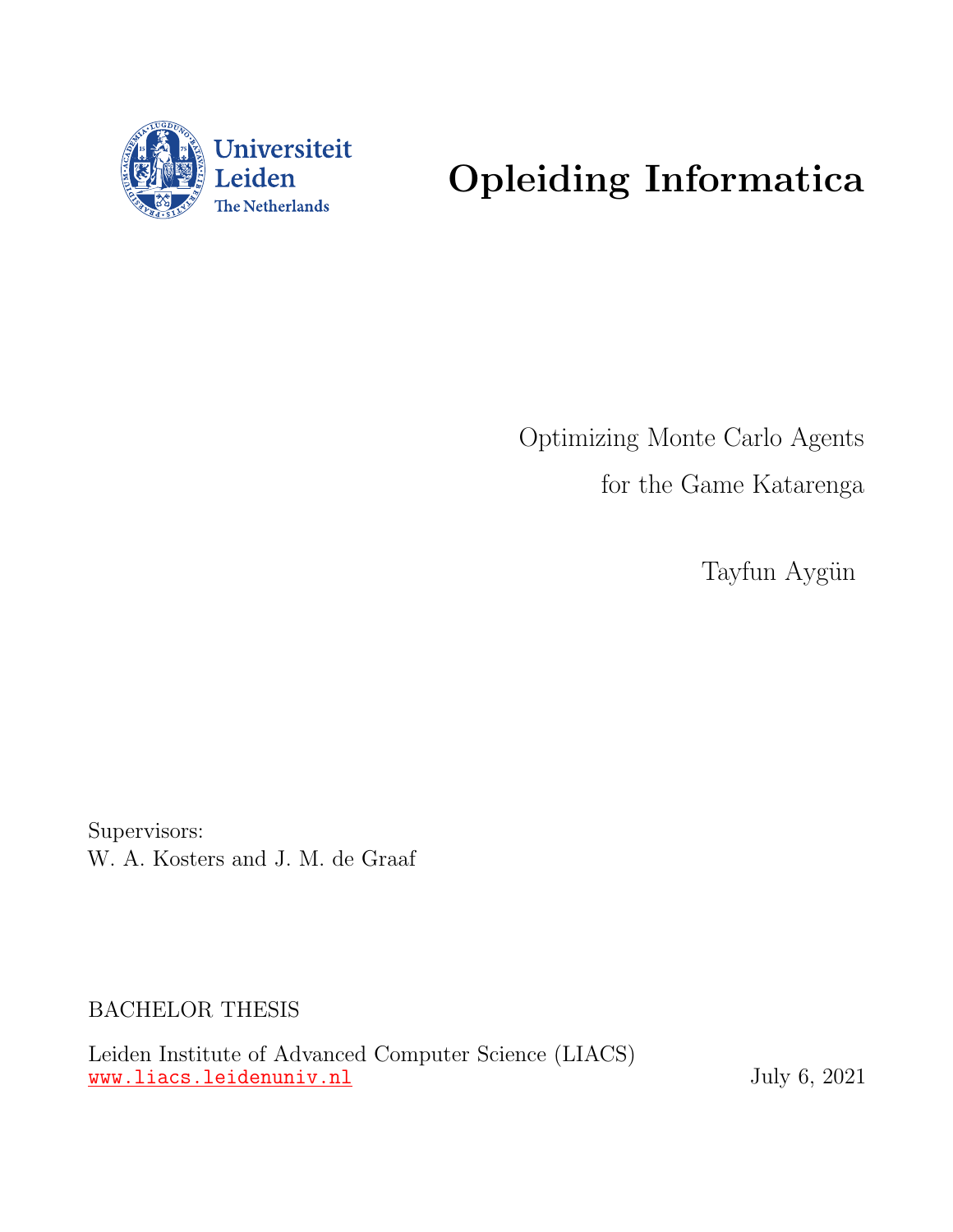#### Abstract

We will examine the Pure Monte Carlo and the Monte Carlo Tree Search agent for the board game KATARENGA. In order to optimize the two agents, multiple experiments are conducted. The goal is to optimize the agents to be as effective as possible and try to keep the resources used minimal to make faster decisions. We will experiment with various parameters, scores, board sizes and board lay-outs. The Pure Monte Carlo agent without any modifications performs worse than the Monte Carlo Tree Search agent. By analyzing the results, the Pure Monte Carlo agent has more options to optimize in contrast to the Monte Carlo Tree Search agent. As for the final test, both agents are optimized and put against each other for a hundred games twice. The losing Pure Monte Carlo agent now goes even against the Monte Carlo Tree Search agent.

# **Contents**

| $\mathbf{1}$            |                   | Introduction                                                                                                            | $\mathbf{1}$            |
|-------------------------|-------------------|-------------------------------------------------------------------------------------------------------------------------|-------------------------|
|                         | 1.1               |                                                                                                                         | $\mathbf{1}$            |
| $\overline{2}$          |                   | <b>Related work</b>                                                                                                     | $\mathbf{1}$            |
| $\bf{3}$                |                   | <b>Game rules</b>                                                                                                       | $\overline{2}$          |
|                         | 3.1               |                                                                                                                         | $\overline{2}$          |
|                         | 3.2               |                                                                                                                         | 3                       |
|                         | 3.3               |                                                                                                                         | $\overline{4}$          |
|                         | 3.4               |                                                                                                                         | $\overline{4}$          |
| $\overline{4}$          |                   | The three agents                                                                                                        | $\overline{\mathbf{4}}$ |
|                         | 4.1               | The random agent $\dots \dots \dots \dots \dots \dots \dots \dots \dots \dots \dots \dots \dots \dots$                  | $\overline{4}$          |
|                         | 4.2               | The Pure Monte Carlo agent $\dots \dots \dots \dots \dots \dots \dots \dots \dots \dots \dots \dots \dots \dots$        |                         |
|                         | 4.3               | The Monte Carlo Tree Search agent $\dots \dots \dots \dots \dots \dots \dots \dots \dots \dots \dots \dots \dots$       |                         |
|                         | 4.4               |                                                                                                                         | $\overline{7}$          |
| $\overline{\mathbf{5}}$ |                   | <b>Experiments</b>                                                                                                      | 10                      |
|                         | 5.1               |                                                                                                                         |                         |
|                         | 5.2               |                                                                                                                         |                         |
|                         | 5.3               | The c parameter $\dots \dots \dots \dots \dots \dots \dots \dots \dots \dots \dots \dots \dots \dots \dots \dots$       | -15                     |
|                         | 5.4               | Different board sizes $\&$ tile usage $\ldots \ldots \ldots \ldots \ldots \ldots \ldots \ldots \ldots \ldots \ldots 15$ |                         |
|                         | 5.5               |                                                                                                                         | 16                      |
|                         | 5.6               |                                                                                                                         | 19                      |
|                         | 5.7               |                                                                                                                         |                         |
|                         | 5.8               |                                                                                                                         |                         |
| 6                       |                   | Conclusion and further research                                                                                         | 23                      |
|                         | <b>References</b> |                                                                                                                         | 24                      |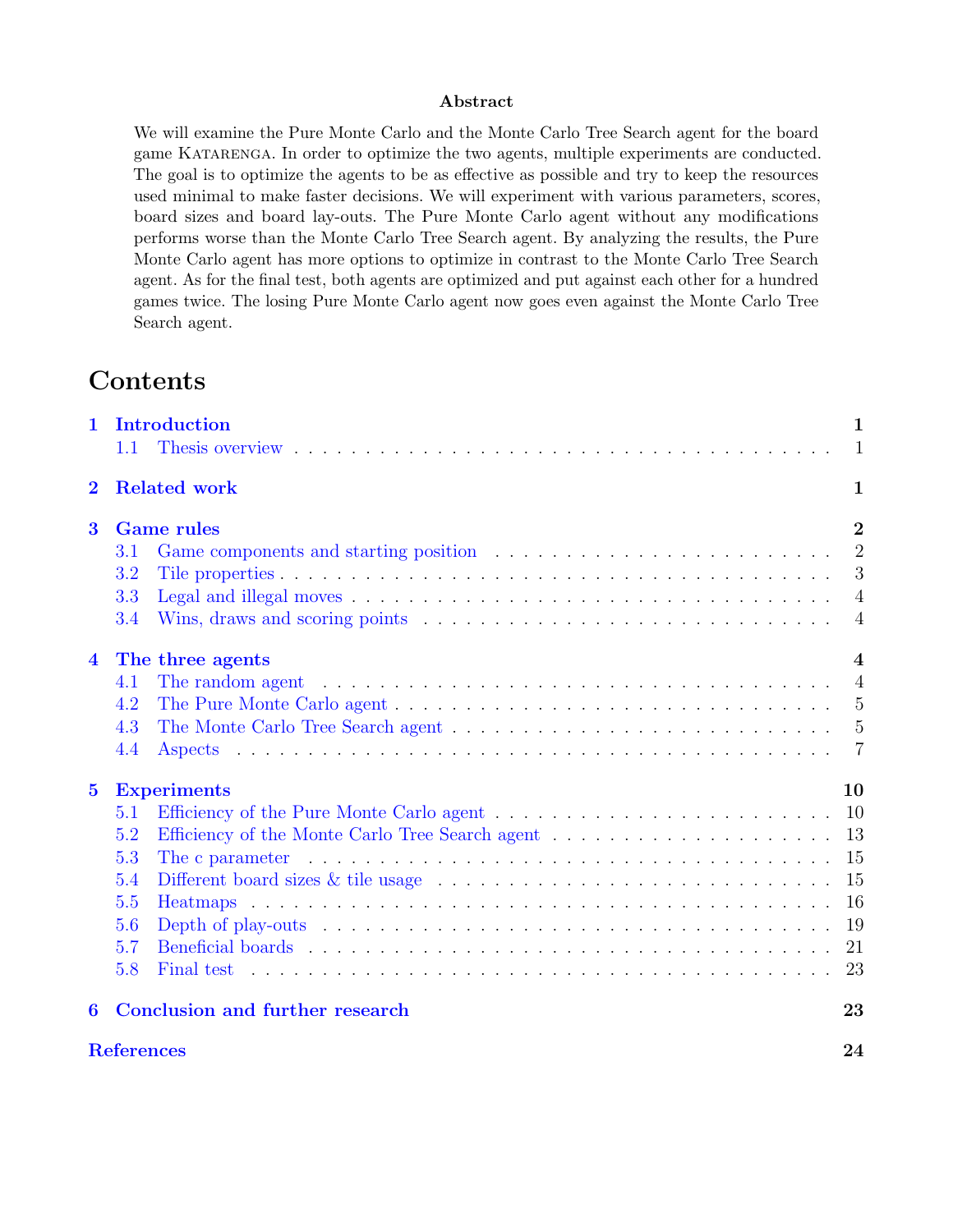## <span id="page-2-0"></span>1 Introduction

When going out to get a drink, do you want a cup of coffee or a cup of tea? Making this decision should not be that difficult. However, the decision is much more difficult when buying a car, because you get many more options to choose from, for example the car brand, model, chassis and color.

But what happens when you have to make a decision when you have more than one million options? Evaluating every available option would take too long, if not be impossible. A way to tackle that problem is to create an artificial intelligence agent which would make the decision for you. This agent analyzes its environment and takes actions that maximize the chance of success. The agents we will primarily focus on are the Pure Monte Carlo agent and the Monte Carlo Tree Search agent. These agents rely on random sampling to get results. We let these agents play the board game KATARENGA.

Artificial Intelligence (AI) is the ability of a computer to perform tasks which are commonly associated with human intelligence. These AI systems learn to make decisions which would normally require a human level of expertise. Using sensors, digital data or remote inputs, an AI agent combines information and analyzes the material instantly and acts on the insights derived from those data [\[Wes\]](#page-25-1).

The board game KATARENGA is played by two players. These players could either be the random player, the Pure Monte Carlo player or the Monte Carlo Tree Search player. The goal of the research is to optimize the Monte Carlo methods. The optimizations are done by making "better" decisions to ultimately win more games and also executing the algorithm in less time and winning faster. We will examine the Pure Monte Carlo and the Monte Carlo Tree Search agents for the game KATARENGA.

### <span id="page-2-1"></span>1.1 Thesis overview

In Section [3](#page-3-0) the rules of the game will be thoroughly explained. This includes the starting positions, how to move the pawns, how to score points, when the game is finished and the different properties of the tiles on the board. Section [4](#page-5-2) explains how the Pure Monte Carlo and the Monte Carlo Tree Search agents work. The agents build a game tree for a given game state in which random play outs give scores to the nodes in the tree. Nodes with a higher score, maximize the chance of success. After finishing the game tree, the node with the highest score will be chosen as the best move to play. Afterwards, we will go over the main subjects of the experiments in Section [4.4](#page-8-0) and quickly follow it up with the experiments in Section [5.](#page-11-0) Finally, Section [6](#page-24-1) concludes.

This research was conducted as a bachelor thesis at LIACS, supervised by: W.A. Kosters and J.M. de Graaf.

### <span id="page-2-2"></span>2 Related work

The Monte Carlo method is a successful method of performing repeated random sampling in order to obtain numerical results, which would otherwise be highly complicated to calculate without repeated random sampling. The Monte Carlo method depends on the power of computers to simulate large numbers of events. These simulations are based upon random sampling and probability distributions.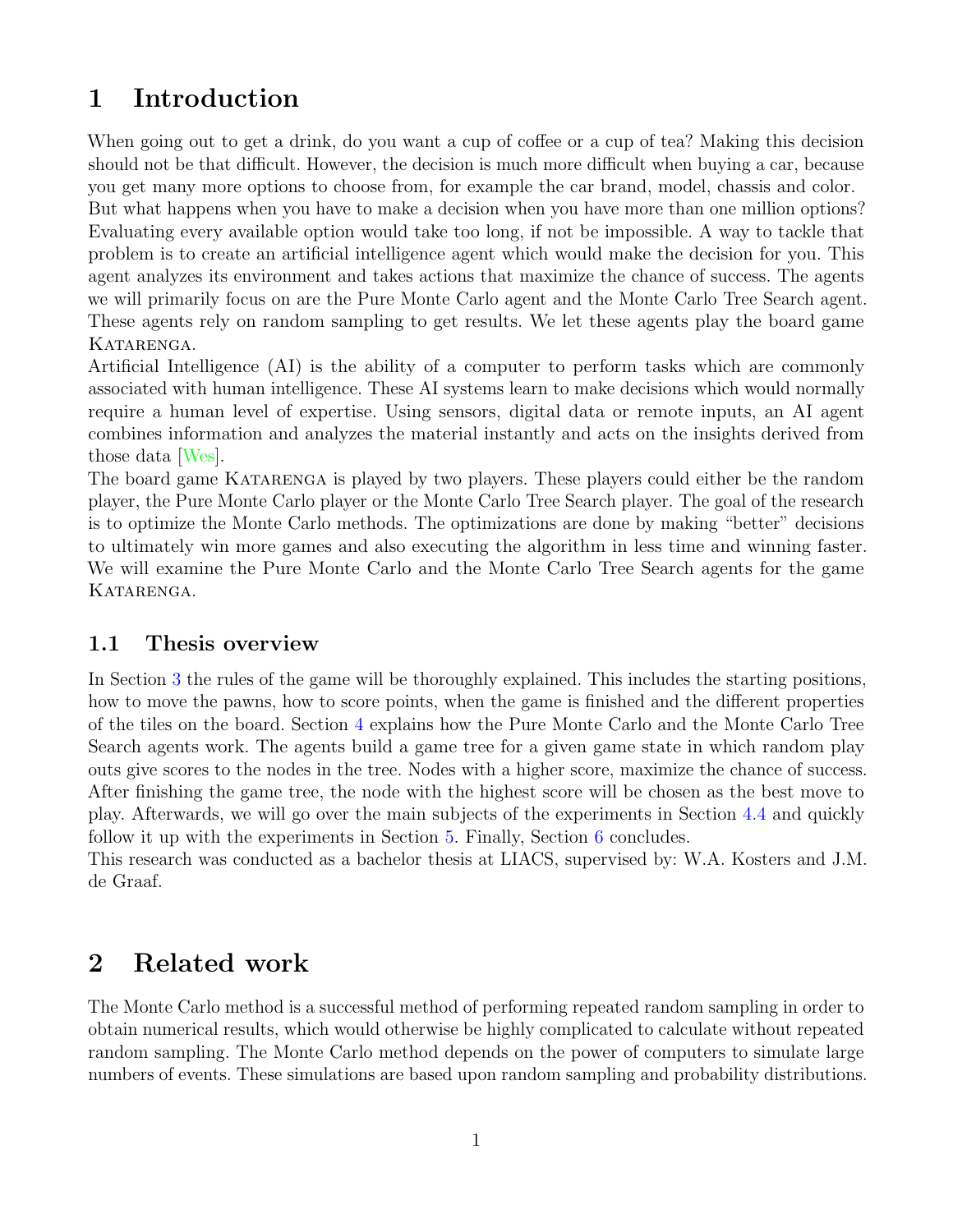A game very similar to Katarenga is Chess. One of the strongest artificial intelligence agent created for CHESS is AlphaZero, created by DeepMind  $[SHS^+18]$  $[SHS^+18]$ . AlphaZero makes use of a general reinforcement learning algorithm. The algorithm learns by deep convolutional neural networks, trained solely by reinforcement learning from self-played games. The AlphaZero agents also makes use of the Monte Carlo Tree Search algorithm, which we will go through in Section [4.3.](#page-6-1)

A similar research to this bachelor's thesis is done by Robert Arntzenius for his own bachelor's thesis [\[Arn21\]](#page-25-3), in which he experiments with the Pure Monte Carlo agent and the Monte Carlo Tree Search agent in the board game ONITAMA [\[Sat\]](#page-25-4).

### <span id="page-3-0"></span>3 Game rules

In this section the game KATARENGA will be explained. For our research of the game, we will take a slightly modified version of the original game. This modified version will be explained in Section [3.1.](#page-3-1)

### <span id="page-3-1"></span>3.1 Game components and starting position

This board game is a slightly modified variant of the board game KATARENGA [\[Par\]](#page-25-5). This modified game of KATARENGA is a 2-player game, played on a board with n by n tiles, together with  $n$ white pawns and  $n$  black pawns. The players play against each other and start on opposite sides of the board. The white pawns belong to player 1, who shall be referred to as player White and the black pawns belong to player 2, who shall be referred to as player Black. Each player puts their own pawns on the first row of their side of the board, as seen in Figure [1.](#page-3-2) The tiles of the board have different properties, which are indicated by a letter. These tiles are randomly generated every game. The white player is first to move when the game starts.



<span id="page-3-2"></span>Figure 1: Starting position of the game KATARENGA.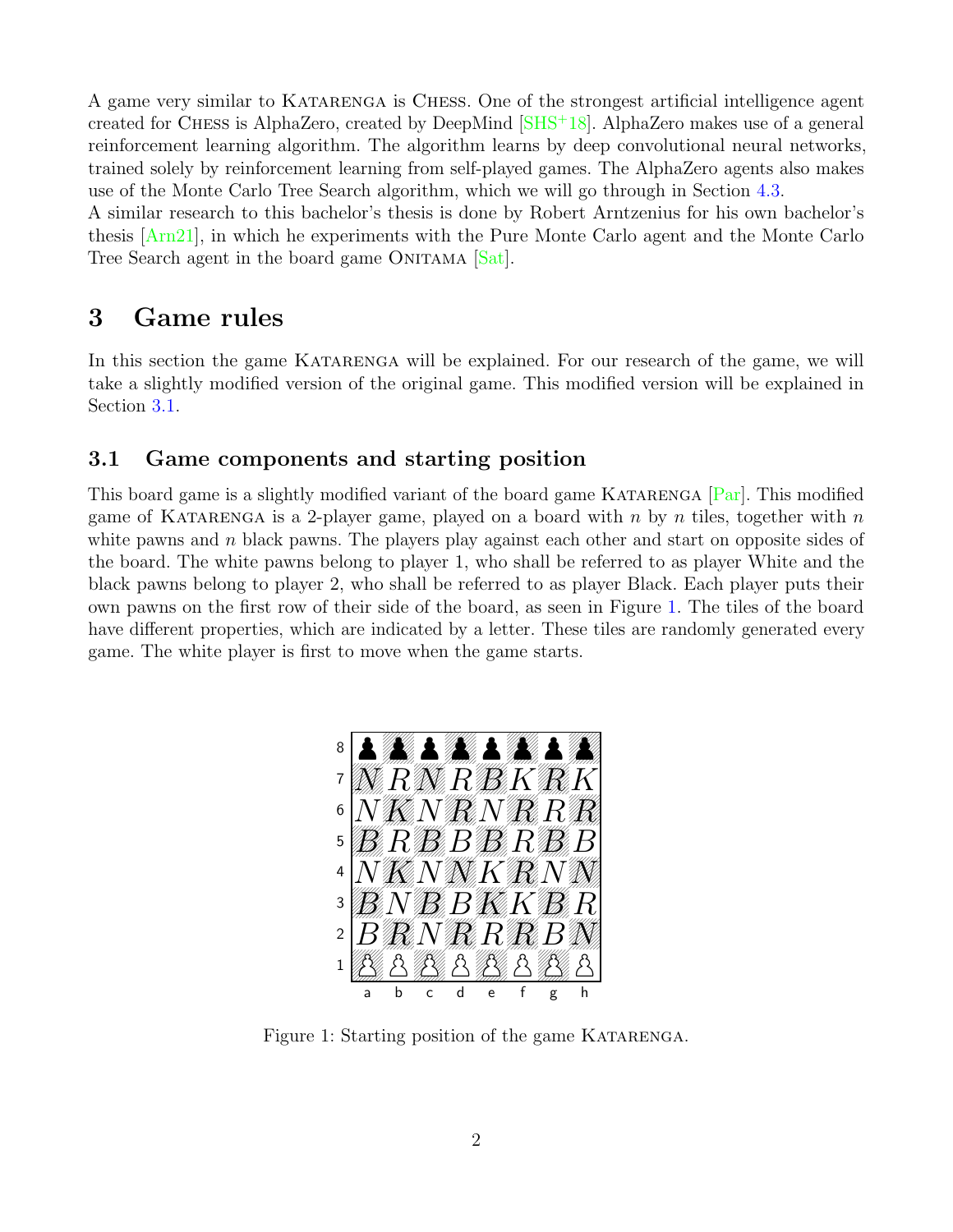### <span id="page-4-0"></span>3.2 Tile properties

The tile where the pawn is placed at determines the moves the pawn can take. There are four types of tiles in total. Every tile has a letter on it indicating what type of tile it is. Similar to Chess, the four types of tiles are:

- (K)ing tile: The pawn can move to any adjacent tile, horizontal, vertical or diagonal.
- (R)ook tile: The pawn can move up to and including three tiles horizontally or vertically.
- (B)ishop tile: The pawn can move up to and including three tiles in any diagonal.
- K(N)ight tile: The pawn can move two tiles horizontally and one tile vertically, or two tiles vertically and one tile horizontally. The knight's movement has the shape of an L.

Unlike Chess, the rooks and bishops can only move up to three tiles in their respective directions. In Figure [2](#page-4-1) the moves of each tile are visually shown.



<span id="page-4-1"></span>Figure 2: Tiles B, K, R and N with their possible moves.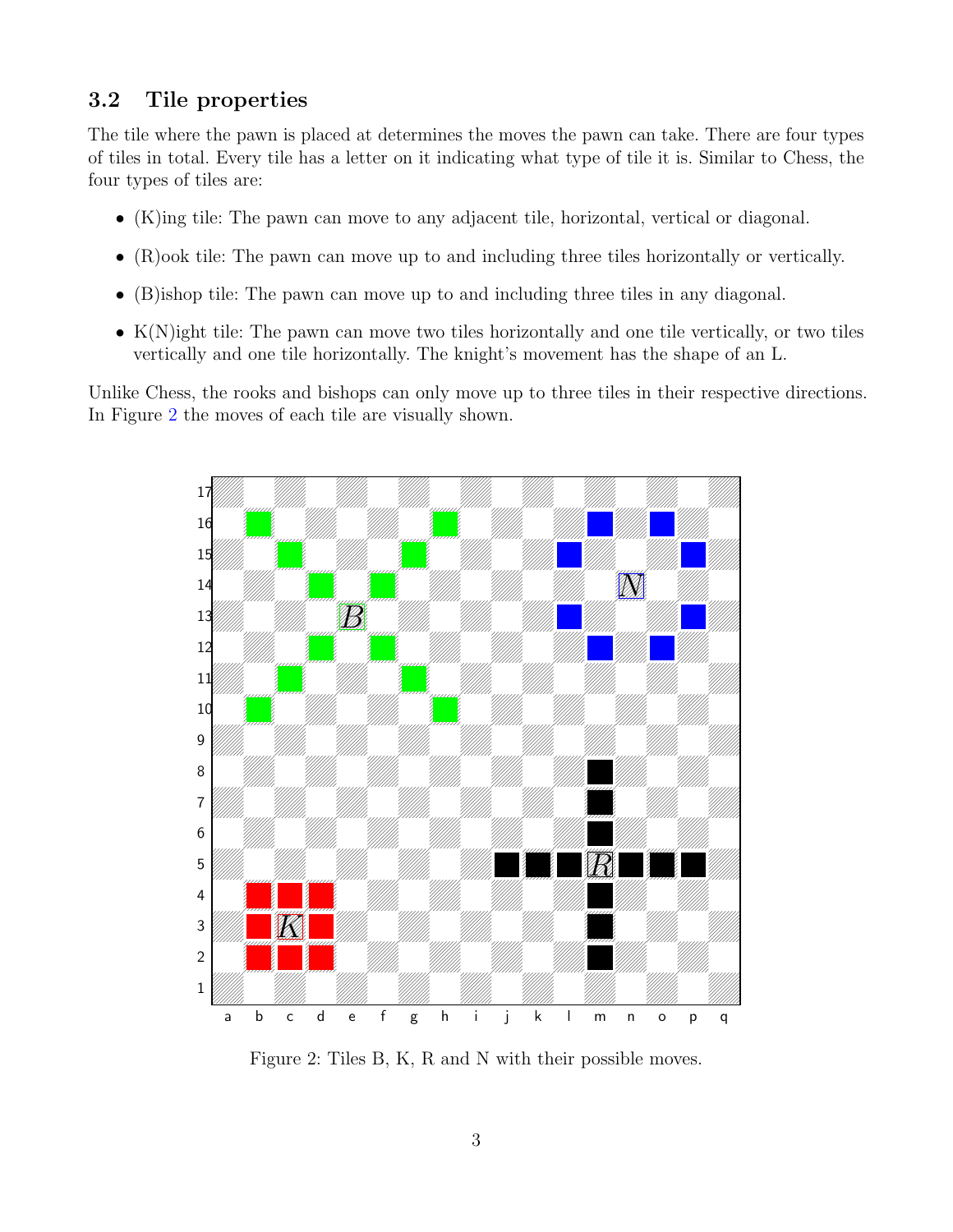### <span id="page-5-0"></span>3.3 Legal and illegal moves

In addition to the tile properties, there are a few more rules in order to make a move legal:

- A pawn can not move to a tile where there is another pawn of the same color.
- A pawn can move to a tile where there is another pawn of the opposite color, hereby taking the opposite pawn.
- A pawn can not move outside the board, unless the pawn gets taken or the pawn scores a point, see below.
- The rook and bishop can not "step over" pawns. This means that a rook or bishop can not move behind other pawns on their respective moves.
- The knight, on the other hand, can "step over" pawns.
- The turn switches to the opposite player after every legal move that is played.

### <span id="page-5-1"></span>3.4 Wins, draws and scoring points

The only way to win a game is to score two points. A point can be scored when one's pawn reaches the other side, the row where the opponent starts. The turn after one's pawn reaches this row, the player can take the pawn off the board to score one point. Scoring a point is not mandatory, so the player can also play other moves if he/she wishes to. The first player to score two points, wins the game.

If a player has no pawns left on the board, the other player scores one point for every pawn on the board. After the points are scored, if the other player has scored two or more points, that player wins.

Finally, a draw occurs when there are no more pawns left on the board and neither player has scored two points.

# <span id="page-5-2"></span>4 The three agents

For conducting the experiments we will develop three agents: the random agent, the Pure Monte Carlo agent and the Monte Carlo Tree Search agent.

### <span id="page-5-3"></span>4.1 The random agent

The random agent, as the name suggests, plays completely random. The random agent does not keep any sort of score or state evaluation. Out of all possible moves, the agent will randomly choose one of the moves and play it. All possible moves have the same probability to be chosen.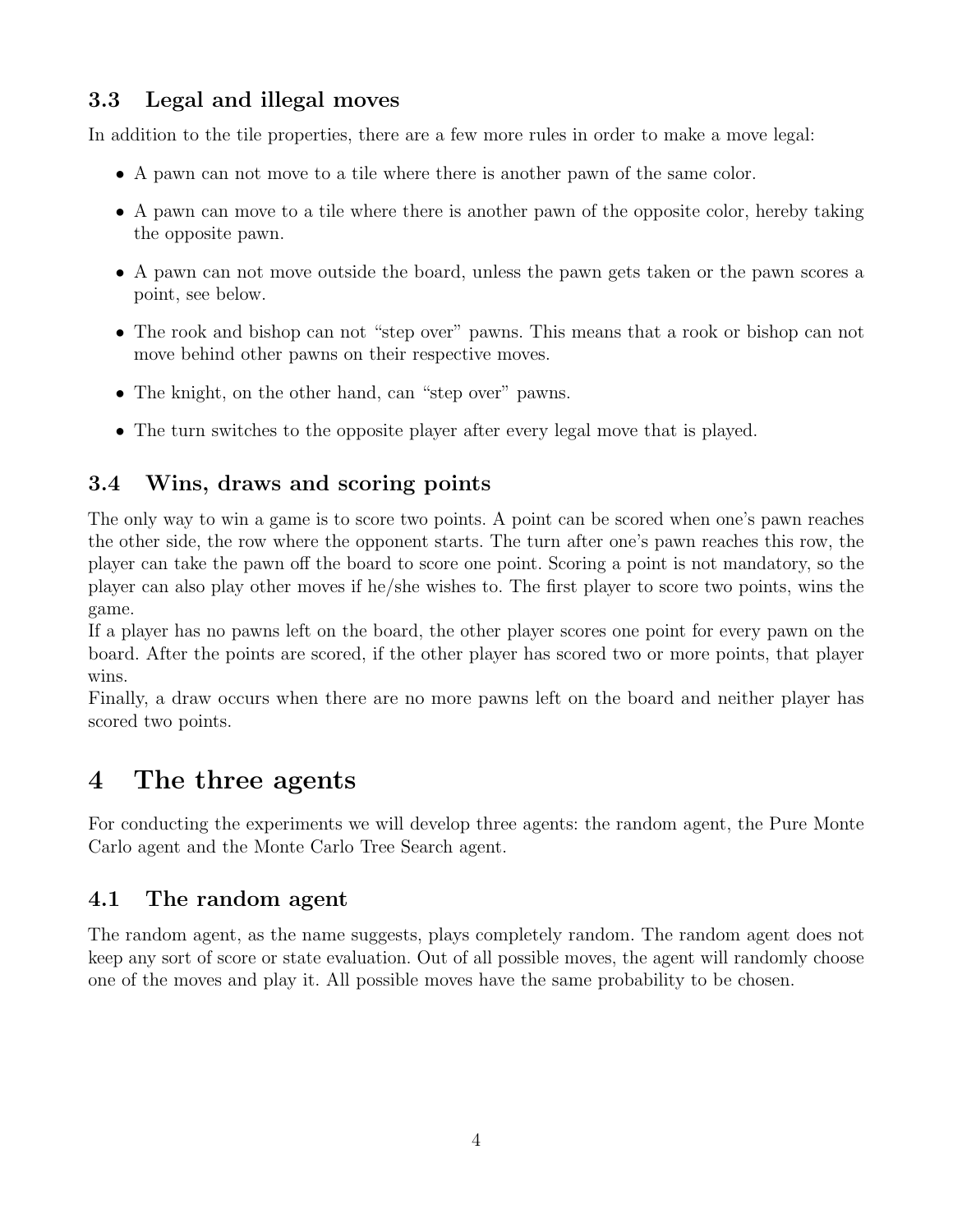### <span id="page-6-0"></span>4.2 The Pure Monte Carlo agent

The Pure Monte Carlo agent is an algorithm for finding good decisions. It is a much faster algorithm than the Monte Carlo Tree Search algorithm. However, the algorithm loses accuracy for its speed. The algorithm works by keeping scores based on random play-outs. Given a game state, random sampling will be performed on each possible move

Random sampling is done by playing out a fixed number  $X$  of games for each possible move, in which both players play randomly, the so-called *play-outs*. For every possible move a score is kept. The score is the number of wins from the X randomly played games.

After the random sampling has finished, the algorithm picks the move with the highest score as the best move. In case of a tie between the scores of multiple moves, a move will be randomly selected among these moves.



<span id="page-6-2"></span>Figure 3: The Pure Monte Carlo agent, with one hundred play-outs.

Figure [3](#page-6-2) shows the Pure Monte Carlo agent with one hundred play-outs per possible move. In this case, the move with a score of 80 will be chosen as the best move.

### <span id="page-6-1"></span>4.3 The Monte Carlo Tree Search agent

The Monte Carlo Tree Search (MCTS) algorithm [\[Cou06,](#page-25-6) [BPW](#page-25-7)<sup>+</sup>12] is a heuristic search algorithm for finding good decisions. The Monte Carlo Tree Search algorithm is more accurate than the Pure Monte Carlo algorithm, however it gives up speed for accuracy.

The Monte Carlo Tree Search algorithm builds a game tree in which all of its nodes are game states. The root of the game tree is the current game state. The algorithm makes use of four different steps to find the "optimal" move.

The four steps are:

- Selection
- Expansion
- Simulation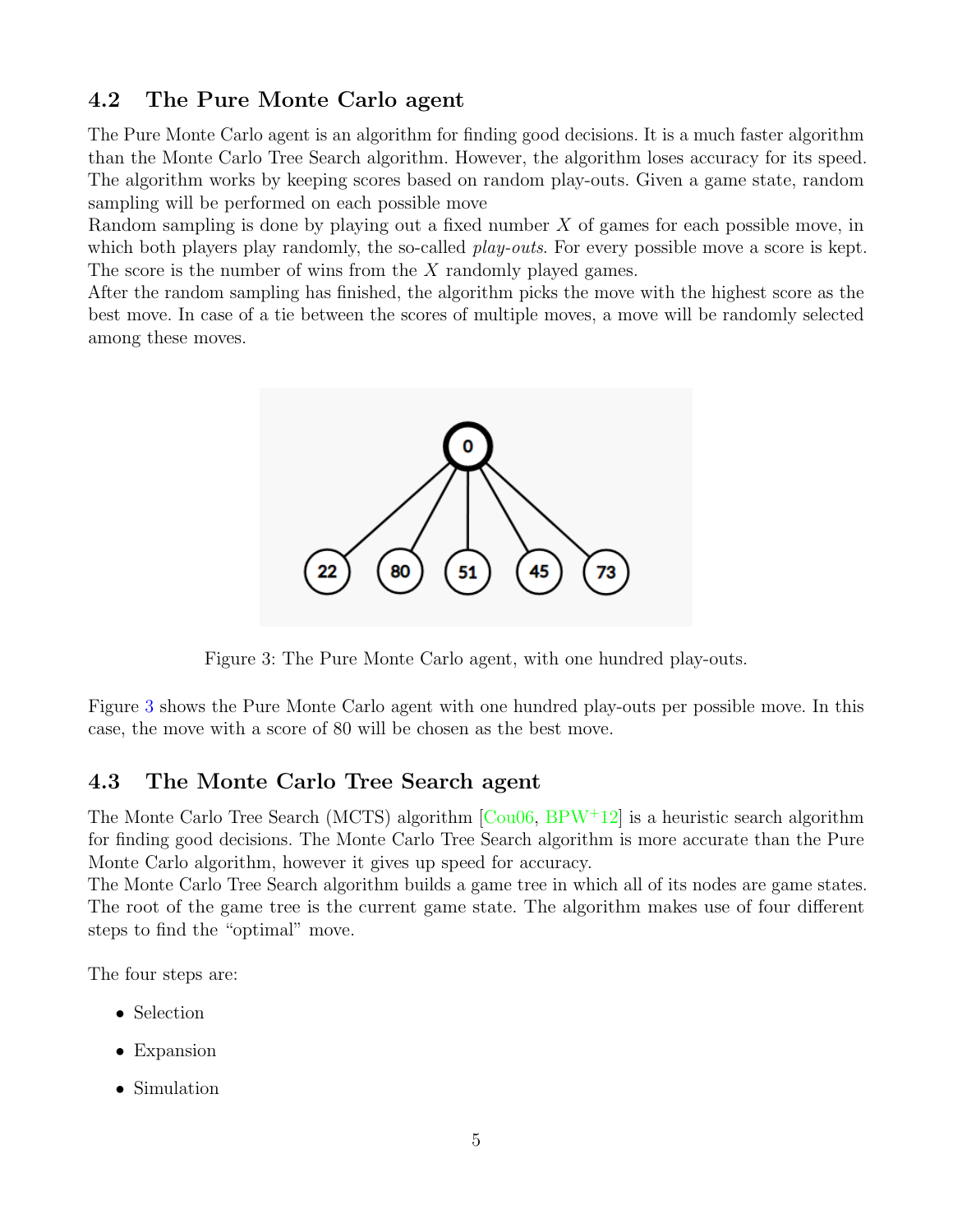#### • Backpropagation

The purpose of the four different steps, shown in Figure [4](#page-7-0) will be explained below.



<span id="page-7-0"></span>Figure 4: The steps of the Monte Carlo Tree Search agent [\[JKR17\]](#page-25-8).

#### Selection

In the selection process, a node in the game tree is selected which is the most promising node at that moment, see Figure [4.](#page-7-0) Selection is based upon the UCT score [\[KS06\]](#page-25-9), which stands for Upper Confidence bounds applied to Trees. The UCT Score is calculated by the formula:  $w_i/n_i + c\sqrt{\ln{(N_i)}/n_i}$ , where

- $w_i$ : number of wins in node *i*.
- $n_i$ : number of games played in node *i*.
- $N_i$ : number of games played in the parent of node i.

The first component of the formula  $(w_i/n_i)$  captures the exploitation of the game tree, the second component of the formula  $(c\sqrt{\ln{(N_i)}/n_i})$  captures the exploration of the game tree. The constant  $c$  is a parameter that we will be experimenting with, and we will look at the values where  $c$  gives the best results.

#### Exploration and exploitation

Finding the current most promising node in the game tree requires a good balance between exploration and exploitation,

- Exploitation  $(w_i/n_i)$ : To exploit nodes which currently have a high win ratio.
- Exploration  $(\sqrt{\ln (N_i)/n_i})$ : To explore nodes which have none to few simulations.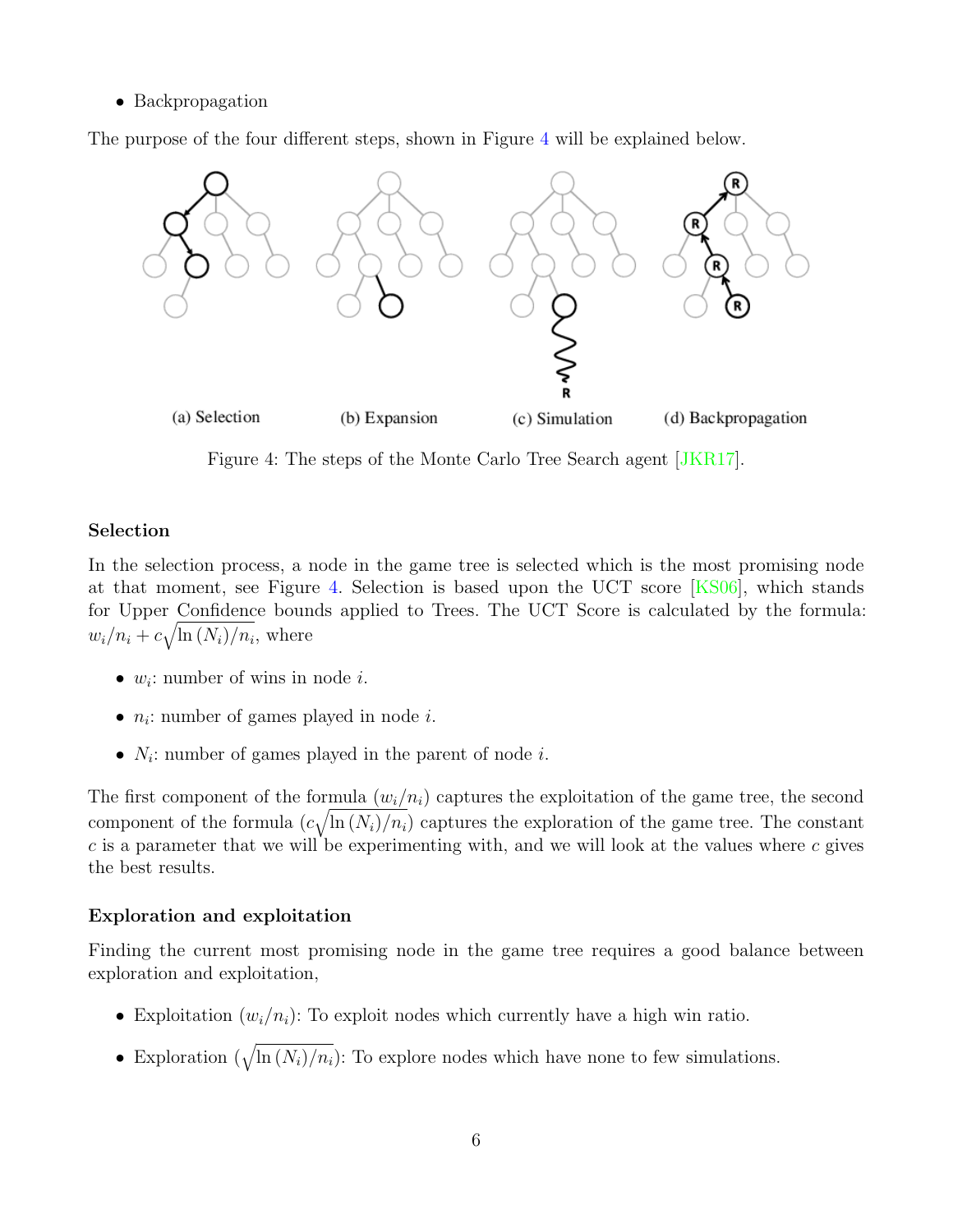The Monte Carlo Tree Search agent gets allocated a limited number of play-outs for every turn. A good balance would be to not only allocate these resources to exploit nodes with a high win ratio, but also to explore nodes which have none to few simulations done. Unexplored nodes may potentially contain good or winning moves, so nodes should not be neglected. With a balanced management of resources, the current most promising node is chosen and built further upon in the following steps.

### Expansion

When a node is selected, the expansion step first checks whether the state of this node is a terminal node. If this is the case, the UCT score of the node gets updated and the simulation process will be skipped.

If the selected node is not in a finished game state, the node gets expanded. All of the current nodes' child nodes get created, and one of the child nodes gets selected randomly. Then this node is sent to the simulation process.

### Simulation

In the simulation step from the node which has been selected, a random play-out of the game will be started. At the end of the play-out, the game ends in a win, loss or a draw. The UCT score will be updated with the new win ratio. This node will then be sent to the last step.

#### Backpropagation

After the simulation step has finished, the node's UCT scores gets updated, however the score of all ancestor nodes also need to be updated. Backpropagation updates the scores of the node and all of its ancestor nodes until the root. The root is not updated, as it can not be a legal move.

### Repeat

These four processes are repeated a number of times. The more simulations are done, the more accurate and slower the algorithm gets.

#### The best move

After the algorithm is finished, the child node with the most simulations, will be chosen as the best move to play. This node may not always have the highest UCT score, however it is the most consistent best move.

When there is a tie between multiple nodes with the most simulations, one of these nodes will be randomly chosen, with all of the nodes having the same probability to be chosen.

### <span id="page-8-0"></span>4.4 Aspects

There are five main aspects we will focus on:

• Different board sizes and tile usage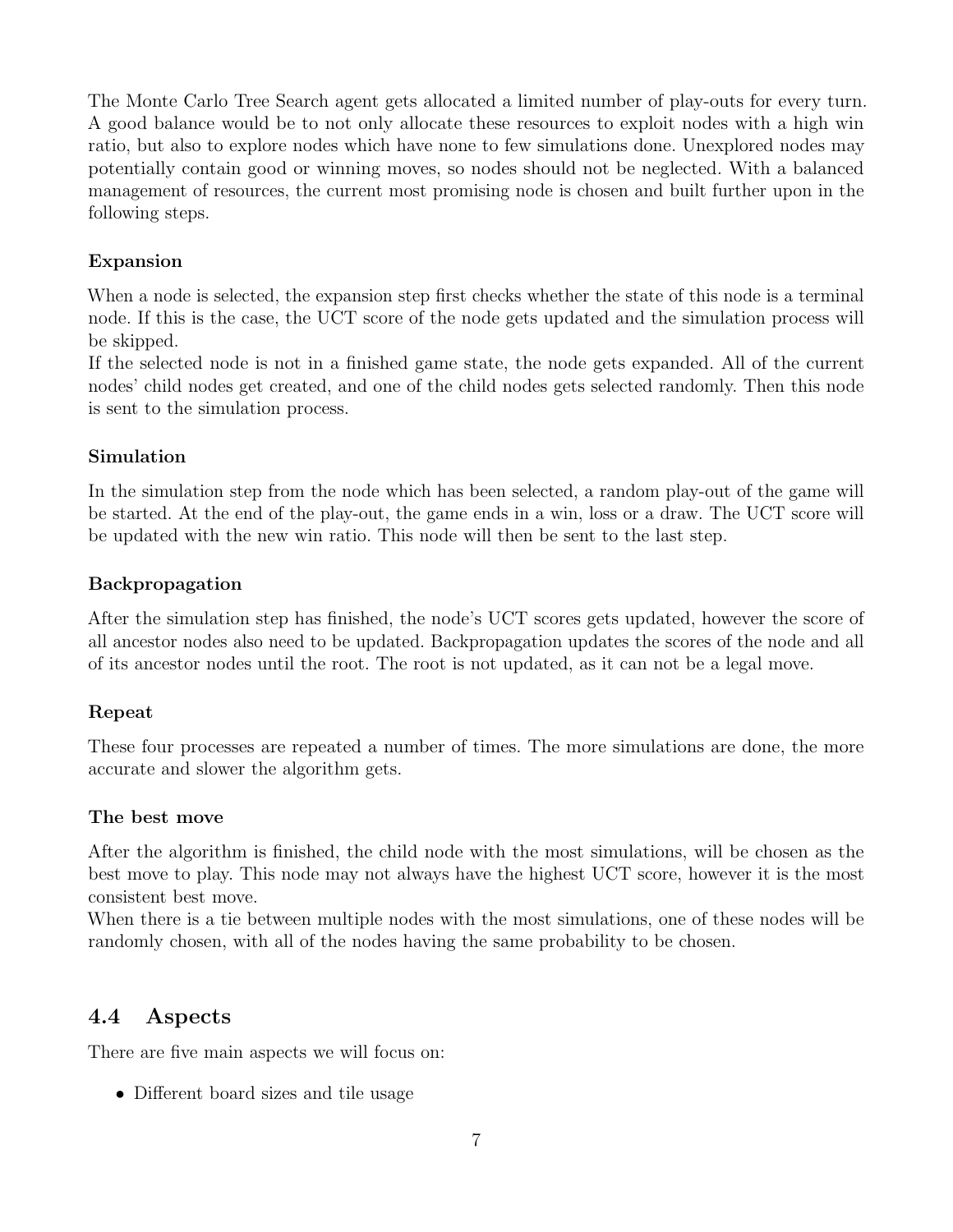- The number of simulations
- The c parameter from MCTS
- The depth of play-outs
- The heatmaps

The experiments are done by letting the three different agents, random player, Pure Monte Carlo player and the Monte Carlo Tree Search player, play against each other, with different board sizes and parameters.

Different playing styles for different board sizes are expected. A small board means each player only has a few pawns to play with. For example, on a  $4 \times 4$  board, each player has 4 pawns to play with. This makes it more attractive to capture enemy pawns because they are so valuable. The player may win the game by capturing the opponent's pawns, instead of scoring points. On the other hand, if one plays on big board sizes, for example a  $20 \times 20$  board, each player has 20 pawns. This makes the individual pawns less valuable, because capturing one pawn out of four is much more gainful than capturing one pawn out of twenty. On top of that, scoring a point on small boards by sacrificing a pawn could be more harmful than beneficial since the pawns are so valuable. On a big board, it is expected to win more often by scoring two points, than by capturing all of one's opponent pawns. Capturing twenty pawns instead of four is more difficult and also takes more time. The number of simulations should lead to more consistent results, the more simulations have been done. This goes at the expense of the execution time. The c parameter in the MCTS agent decides the exploration or exploitation. The higher the  $c$  parameter, the more exploration will occur. More exploration goes at the expense of less exploitation and vice versa.

The depth of the play-outs also impacts the efficiency of the agents. It is better to win a game in five turns, than in fifty turns. So for making better decisions, the agents also have to consider the depth of the play-outs.

Finally, we will create heatmaps of the board. These heatmaps show the amount of moves played from each tile in the board. Every tile has a counter for every time a move has been played from that tile and this counter is shown as a color. The darker the color of a tile, the more often a move is played from that tile. The heatmaps show the locations where pawns have been played and we will use this information to better understand the strategies of the agents.

### Different board sizes and tile usage

We will analyze the behaviour of the agents, by looking at which tiles the agents play. Since the board is random for each game, we are interested in the number of moves done per tile. We do not take much interest in the win percentages for this experiment and put the primary focus on the tile usage for this experiment.

We count the moves for each of the four tiles, king, rook, bishop and knight tiles, at various board sizes to analyze the strategies for both agents.

### The number of simulations

We express the time the algorithm runs in the number of simulations the agent has done. Within these simulations, we do not count the moves in the play-outs. A simulation is done every time a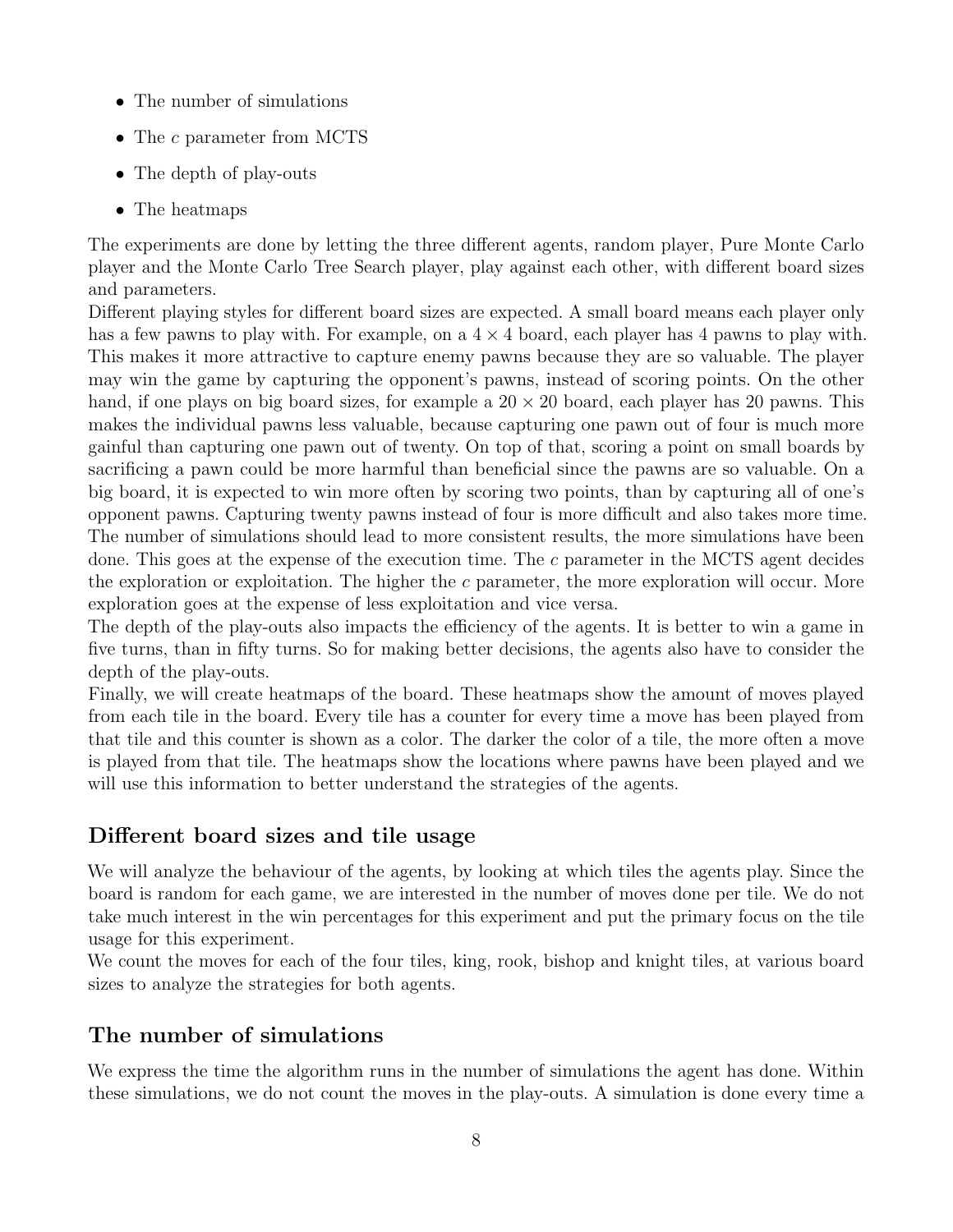move has been played and the game tree is updated. The number of simulations will play a big part in creating an efficient agent.

### MCTS c parameter

The c constant is there to adjust the number of explorations. A high c value encourages to select nodes which have not been visited in a while. This is to not neglect nodes with a relatively low number of simulations. A node with a low number of simulations is inaccurate and does not reflect the actual likeliness to win the game through this node. Finding a value for the parameter  $c$  in order to balance exploration and exploitation should result in better resource management and hopefully better results.

noperully better results.<br>The *c* parameter was introduced by [\[KS06\]](#page-25-9). The article proposed a value of  $\sqrt{2}$  for the *c*. We will start our experiments with this c value as the baseline, then compare it with experiments with modified c values.

### Depth of play-outs

The depth of play-outs counts the simulations done for a play-out and is saved for each possible move. When considering which move to play, it is also important to consider the depth of the play-out, as it is better to win in five turns than in fifty turns. The scores for the moves will be penalized according to the depth of the play-outs. The bigger the depth, the bigger penalty the move receives.

### Win percentage

The game KATARENGA has not been solved yet, which means that there is no solution for the game which will always result in a win or a tie. However, because the game tree of possible moves is finite, the game is solvable.

Take for example the game tic-tac-toe. Tic-tac-toe is a solved game because of the very small finite search space. Because of the small possible move pool, optimal strategies have been found for tic-tac-toe.

This also applies to a more similar game to KATARENGA, the board game CHECKERS, also known as DRAUGHTS. The CHECKERS board game has been solved recently [\[Sch07\]](#page-25-10). Assuming neither player will make a mistake, the game will always end in a draw.

As for Katarenga, much like the game Chess, there could still be optimal strategies which just have not been found yet. The game tree of possible moves for this game is so enormous, there currently is no existing computer which has the computing power to solve this game.

In order to create an efficient agent, we strive for an agent who is also winning. To begin, we have to define what efficiently winning is. When looking at playing one match it is simple to conclude when an agent is winning. The game can finish in three states: win, lose or draw. However when looking at, say, a hundred games, when do we call the agent winning?

Do we call the agent winning if it wins 51 of the hundred matches? Or is it winning starting at seventy wins? Or do we call the agent winning, only if he wins all hundred games?

To address this problem, we will have to analyze the results and define efficiently winning ourselves. The goal is to have a high win percentage, with the fewest possible simulations.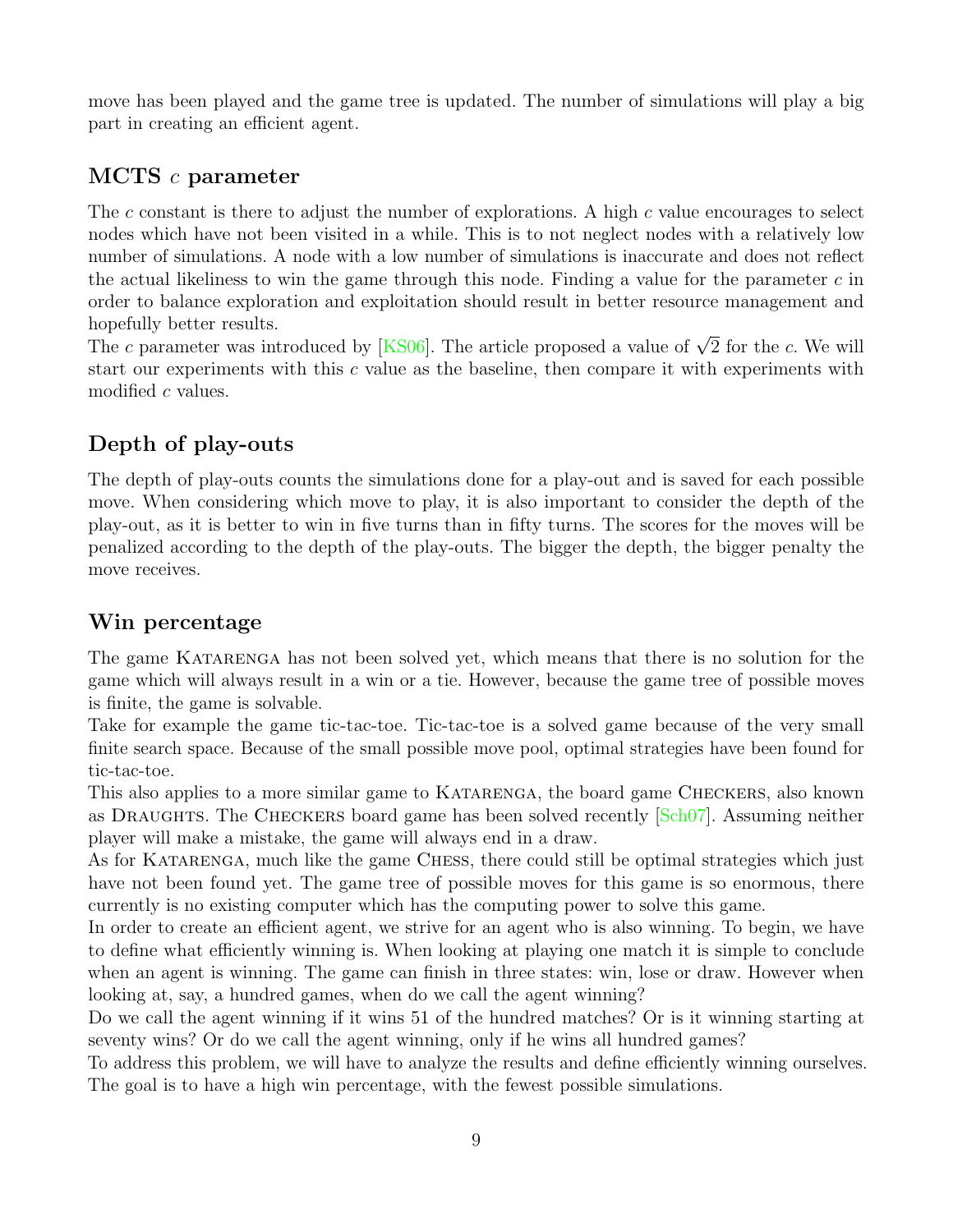### Heatmaps

On top of analyzing the tile usage, we will also analyze a heatmap for each agent. For this experiment the tiles on the board will be randomized once and fixed for fifty games for each agent. If the board was randomized every game, the heatmap would not be of much use since the heatmap would show different strategies for each board and show it as one whole strategy.

# <span id="page-11-0"></span>5 Experiments

The experiments on the six topics will be conducted in this section, as well as two extra experiments: If there are any beneficial boards and the final test of the optimized Pure Monte Carlo against the optimized Monte Carlo Tree Search agent.

### <span id="page-11-1"></span>5.1 Efficiency of the Pure Monte Carlo agent

We start with experimenting with the Pure Monte Carlo player as player White. We will examine the change in win percentages by the number of play-outs per move for the Pure Monte Carlo player. We will let the Pure Monte Carlo agent (with different play-outs) play against the three standard agents:

- Random player
- Pure Monte Carlo player (with 600 play-outs per move)
- Monte Carlo Tree Search (with  $c =$ √ 2, 1600 play-outs per move)

The standard agents are chosen in such way that they perform quite well, without taking too much time running fifty games on a  $8 \times 8$  board. The number of play-outs was chosen by looking at the amount of simulations done, then choosing for a high number of simulations for the Pure Monte Carlo agent and a low number of simulations for the Monte Carlo Tree Search.

### Play-outs

We will express the efficiency in terms of the number of simulations done, because the number of play-outs is not consistent. For example, the Pure Monte Carlo agent with 600 play-outs per move will do approximately 50.000 simulations on a  $4 \times 4$  board and approximately 17M simulations on  $a 8 \times 8$  board.

Figure [5](#page-12-0) shows the win percentages of the Pure Monte Carlo agent with play outs starting at 10 up to 1200. The random agent has been left out of the graph, because the Pure Monte Carlo quickly won with a win percentage of 100% at a very low number simulations.

We can see that the win percentage increases more slowly, the more simulations are done. Two notable data points, with the total number of simulations, are:

- Pure Monte Carlo (17M) vs Pure Monte Carlo (17M): ∼50% win percentage
- Pure Monte Carlo (2M) vs Monte Carlo Tree Search (2M): ∼40% win percentage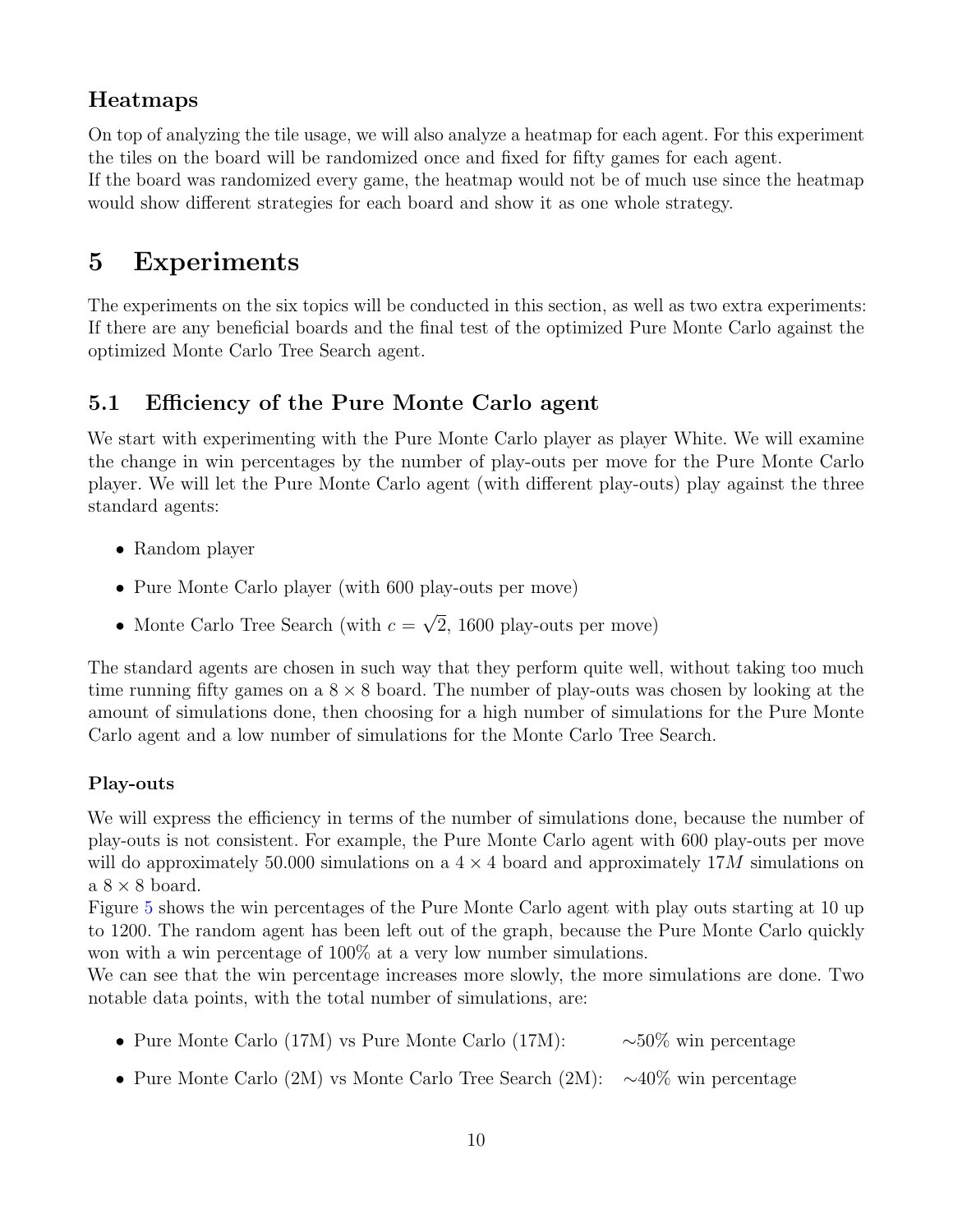

<span id="page-12-0"></span>Figure 5: Win percentages of different simulations with Pure Monte Carlo.

The first data point suggests that there is no advantage of playing as the white or black player, as the win percentage is equal for both sides with equally smart agents.

The second data point suggests that the Pure Monte Carlo agent loses against the Monte Carlo Tree Search agent, when the agents allocate the same amount of resources. So at 2M simulations, the Monte Carlo Tree Search agent is performing better than the Pure Monte Carlo agent.

#### When is the agent efficient?

In order to examine when the agent is efficient, we have to analyze the gains the agent gets with increasing the number of simulations. This will be done by extracting the following data:

- p: Number of play-outs in range  $[10-1200]$ .
- $G_{\text{win}(p)}$ : Win percentage gain  $(\%)$ , calculated by: (Win percentage with p play-outs) (Win percentage with 0.5p play-outs).
- $G_{\text{sim}(p)}$ : Simulations gain, calculated by: (simulations with p play-outs) (simulations with  $0.5p$  play-outs).
- $G_p$ : Percentage point gain per million simulations, calculated by:  $G_{\text{win}(p)}/(G_{\text{sim}(p)} \times 10^{-6})$ .
- $R_p$ : The ratio of simulations between player 1 and 2, calculated by: (simulations player 1 with  $p$  play-outs) / (simulations player 2 with  $p$  play-outs).

We will need to analyze the  $G_p$  at different  $R_p$ . Between each data point in Figure [5](#page-12-0) these data will be calculated and put in the following figures.

In Figure [6,](#page-13-0) the Pure Monte Carlo plays against an equally smart agent, of the same type. The graph shows a decreasing trend, which means the  $G_p$  decreases the more simulations are being done.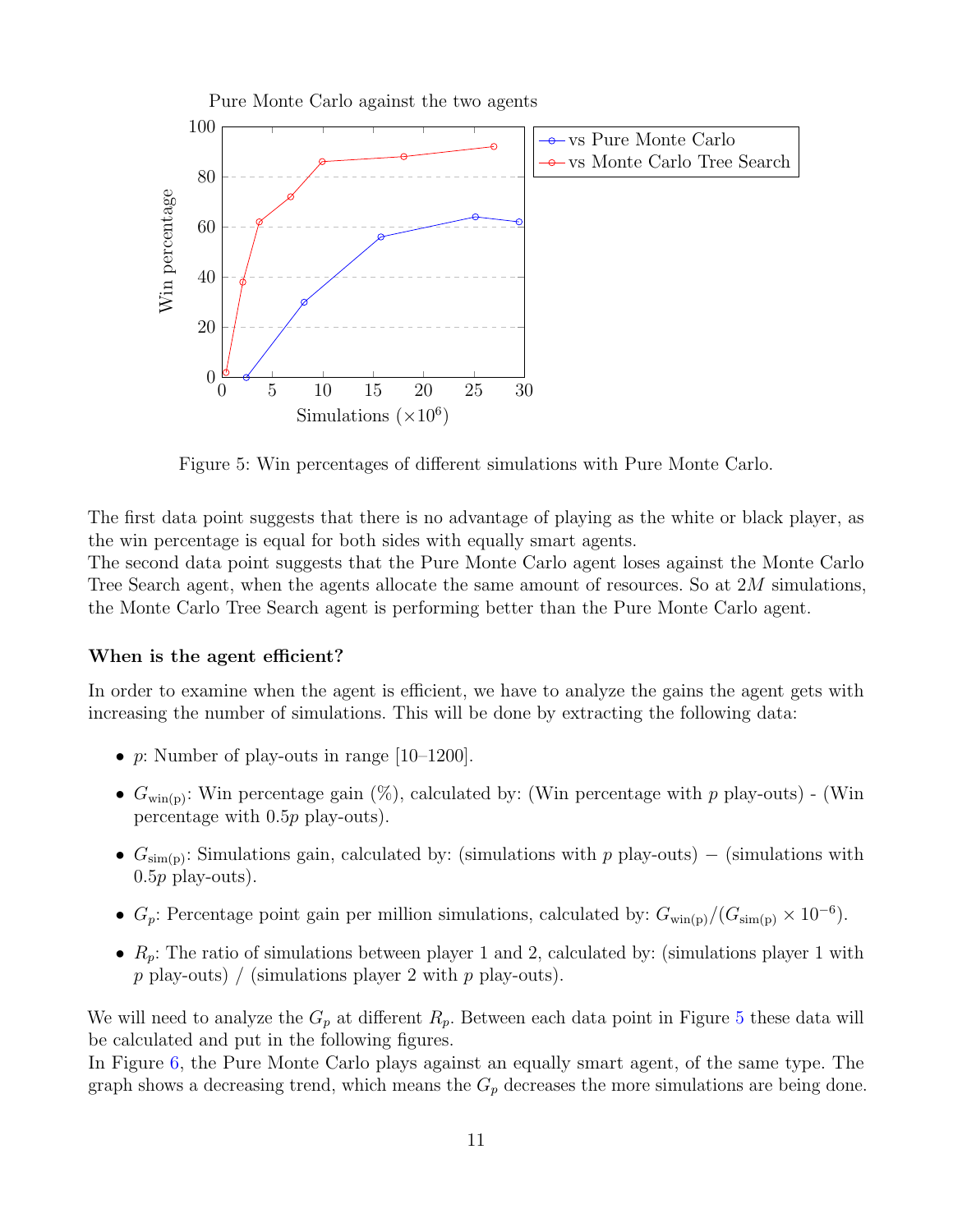

<span id="page-13-0"></span>Figure 6: Win percentage gain at various simulation ratios.

A  $G_p$  of x means for every million extra simulations, you would gain a win percentage of  $x\%$ . When dropping below a  $G_p$  value of 1, you gain less than a percentage point per million simulations. For continuing the research, we assume our "efficiency" stops at  $G_p = 1$ . Against an exactly equally smart agent, the  $G_p$  drops below 1 at  $R_p \approx 1.65$ .



<span id="page-13-1"></span>Figure 7: Efficiency against Monte Carlo Tree Search (∼1.8M simulations).

Figure [7](#page-13-1) shows the results of the Pure Monte Carlo agent against the Monte Carlo Tree Search agent. Figure [5](#page-12-0) had shown that the Pure Monte Carlo agent lost against the Monte Carlo Tree Search agent, when both agents had approximately  $2M$  simulations done. So there is a difference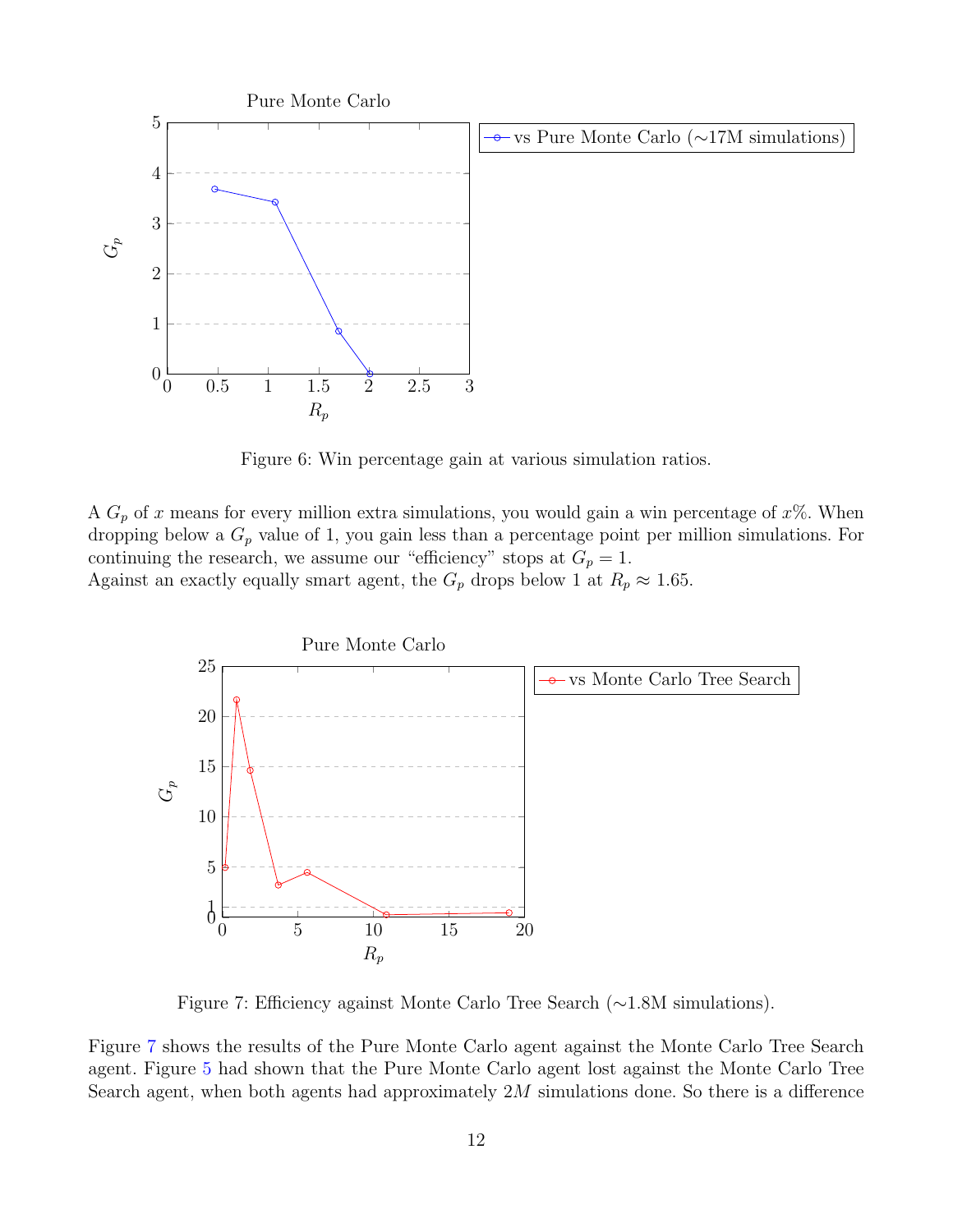in the cleverness of the agents.

This time, we take an agent at a much smaller number of simulations (2M where the previous agent had 17M).

We can see the line spike at a much higher value than the previous graph. The reason for this might be that the Monte Carlo Tree Search agent has not learned nearly as much as the Pure Monte Carlo agent with 17M simulations.

We assume that the Pure Monte Carlo agent stops being efficient at  $G_p = 1$ . This results in a  $R_p$  of 10. So the less the opposing agent has been developed, the longer the agent will be efficient. This also explains why the agent in Figure [5](#page-12-0) had higher win percentages against the Monte Carlo Tree Search agent, than the Pure Monte Carlo agent.

### <span id="page-14-0"></span>5.2 Efficiency of the Monte Carlo Tree Search agent

Now the same experiments are done on the same three standard agents, however this time for the Monte Carlo Tree Search agent as player White.



Win percentages of different simulations with MCTS

<span id="page-14-1"></span>Figure 8: Win percentages of different simulations with Monte Carlo Tree Search.

Again, Figure [8](#page-14-1) seems to be following the same trend of lines, which are the lines that increase more slowly over time. Compared with Figure [5,](#page-12-0) we see that the Monte Carlo Tree Search agent requires a much smaller number of simulations for the same win percentages. Notable data points are:

- Monte Carlo Tree Search (17M) vs Pure Monte Carlo (17M): ∼60% win percentage
- Monte Carlo Tree Search (2M) vs Monte Carlo Tree Search (2M): ∼50% win percentage

The first data points suggests that the Monte Carlo Tree Search wins against the Pure Monte Carlo agent, when the agents allocate the same amount of resources. So at  $17M$  simulations, the Monte Carlo Tree Search agent is performing better than the Pure Monte Carlo again.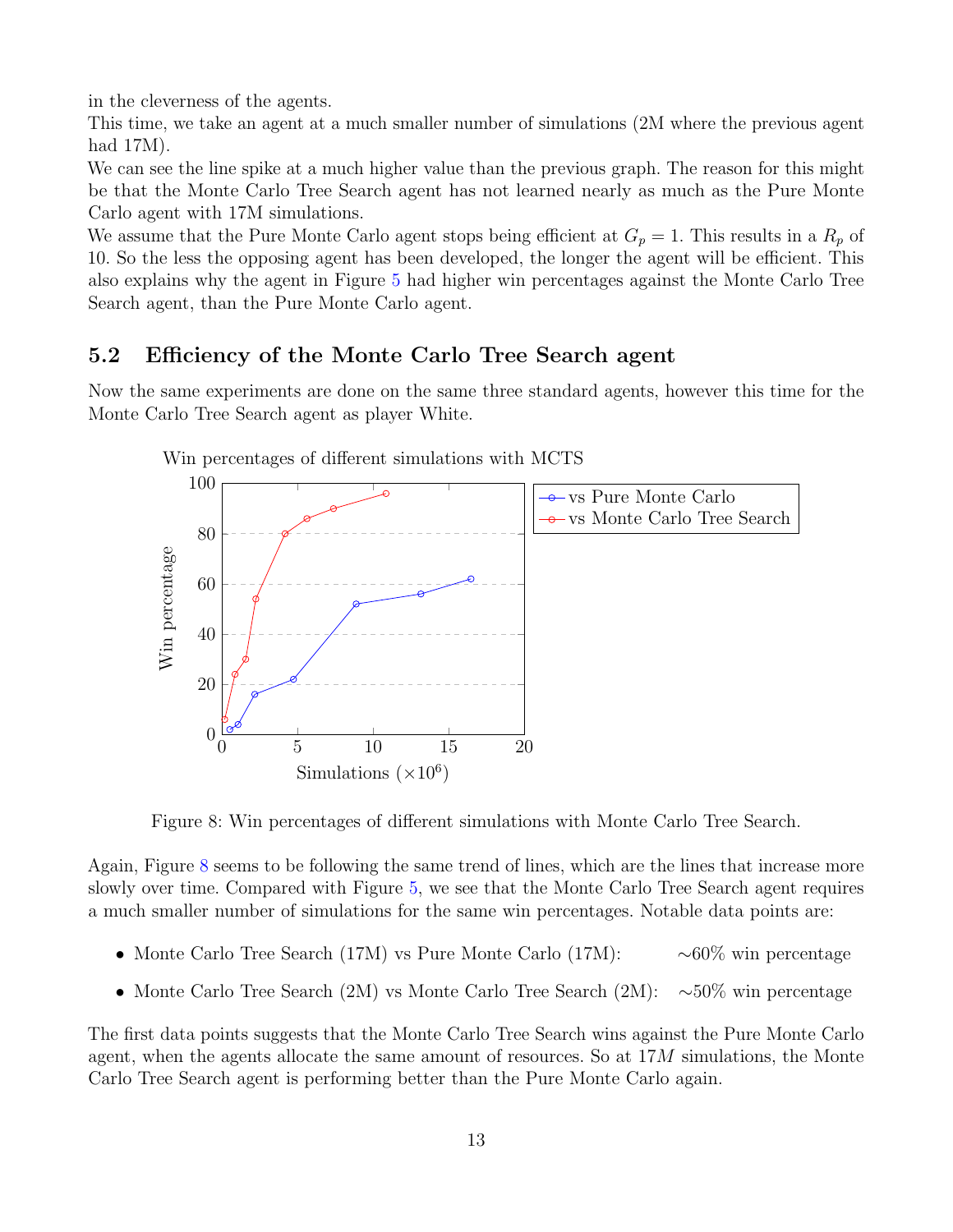| Win percentages comparison |                |                 |         |  |  |  |  |
|----------------------------|----------------|-----------------|---------|--|--|--|--|
| AI Agents                  | Win percentage | Simulations     | Speedup |  |  |  |  |
|                            | '%)            | $(\times 10^6)$ |         |  |  |  |  |
| Pure MC vs                 | 60             | 20              | 1.00    |  |  |  |  |
| Pure MC                    |                |                 |         |  |  |  |  |
| <b>MCTS</b><br><b>VS</b>   | 60             | 15              | 1.33    |  |  |  |  |
| Pure MC                    |                |                 |         |  |  |  |  |
|                            |                |                 |         |  |  |  |  |
| Pure MC vs                 | 80             | 8               | 1.00    |  |  |  |  |
| <b>MCTS</b>                |                |                 |         |  |  |  |  |
| <b>MCTS</b><br><b>VS</b>   | 80             | $\overline{4}$  | 2.00    |  |  |  |  |
| <b>MCTS</b>                |                |                 |         |  |  |  |  |

<span id="page-15-0"></span>Table 1: Performance ratios with the Pure Monte Carlo agent as baseline.

The second data point suggests that there is no advantage of playing as the white of black player, as the win percentage is equal for both sides with equally smart agents.

We can see that the Monte Carlo Tree Search agent makes better use of its resources, as shown in Table [1.](#page-15-0) The Monte Carlo Tree Search agent requires fewer simulations for the same win percentage as the Pure Monte Carlo agent.

#### When is the agent efficient?

We analyze the data for the Monte Carlo Tree Search agent in the same way we did for the Pure Monte Carlo agent.



Figure 9: Efficiency against Pure Monte Carlo (∼17M simulations).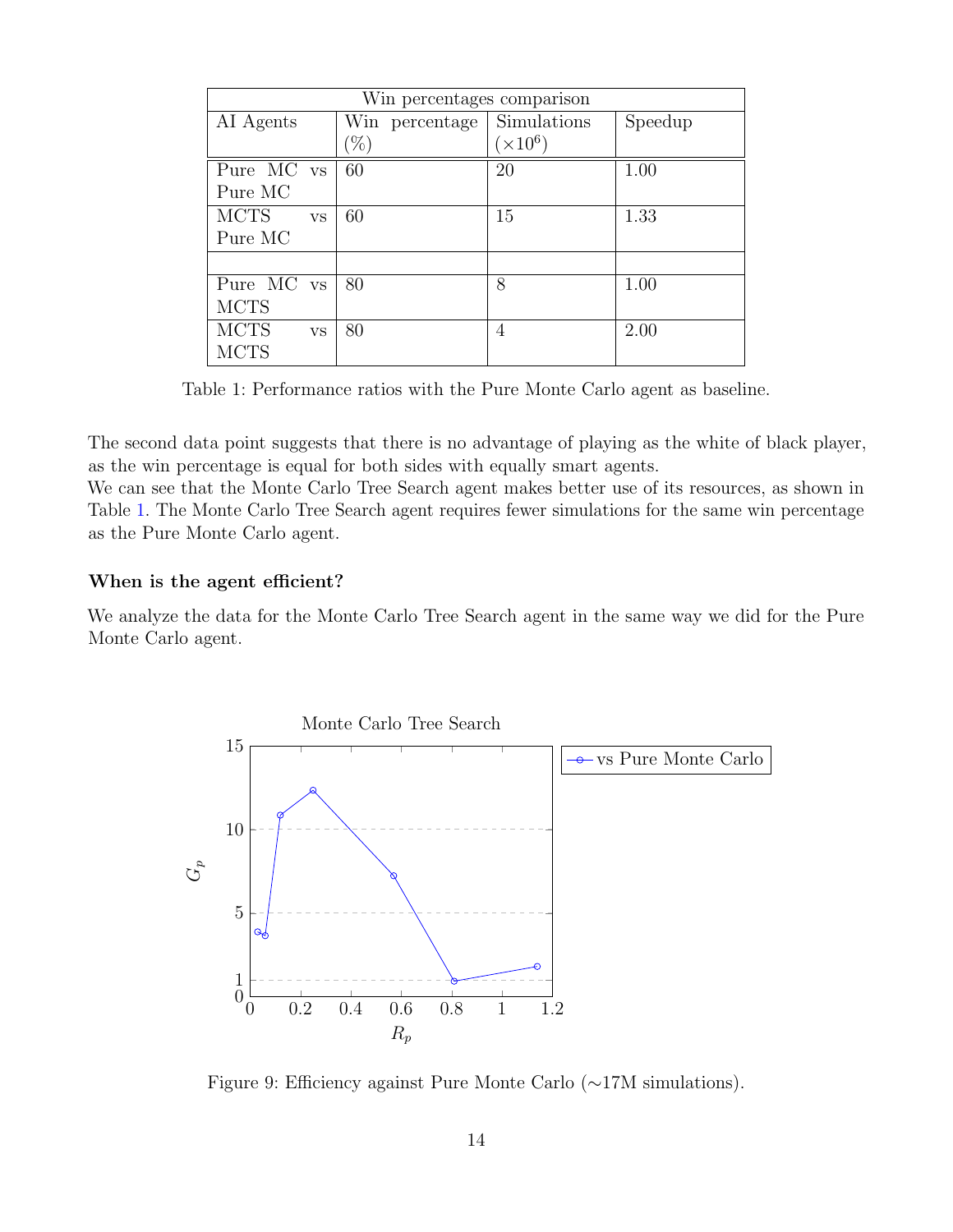Against the relatively smart Pure Monte Carlo agent, with around 17 million simulations done, the  $G_p$  value drops below 1 at around  $R_p$  of 0.8. So the Monte Carlo Tree Search agent wants to focus on reducing the number of simulations done, rather than doing more simulations than the opponent for higher win percentages. According to the value of  $R_p$ , which is 0.8, the Monte Carlo Tree Search agents wants to stop simulating at about 80% of the opponent's total number of simulations.



<span id="page-16-2"></span>Figure 10: Efficiency against Monte Carlo Tree Search (∼2M simulations).

Following the line of Figure [10,](#page-16-2) the line does not drop below  $G_p = 1$  yet. When looking at the win percentages in Figure [8,](#page-14-1) the line looks very promising, almost reaching a win percentage of 100%. Since we do not have enough data points, we can assume the line would follow the same trend and be smaller than 1 at some point. Obviously, whenever the total win percentage reaches 100%, the line would immediately drop to 0, as it is not possible to have a win percentage above 100%. This could also mean that the agent could reach a win percentage of 100%, while never dropping below  $G_p = 1$ .

#### <span id="page-16-0"></span>5.3 The c parameter

For this next experiment, we will be using different values for the MCTS c parameter. This value determines the agent's exploration. A high value for c means higher exploration.

The agents will all have a total number of simulations of  $\sim$ 2M. Fifty games are played for each data point.

The c parameter seems to spike at a value of one, as seen in Figure [11.](#page-17-1) The results show a decline in win percentages when increasing the value of the  $c$  parameter beyond one. For increasing the efficiency of the Monte Carlo Tree Search agent, we will therefor be using a c value of one.

#### <span id="page-16-1"></span>5.4 Different board sizes & tile usage

By counting how many times pawns move to one of the four different tiles, we can evaluate the effectiveness of the tile. On top of that, we will be creating a heat map of the board to analyze the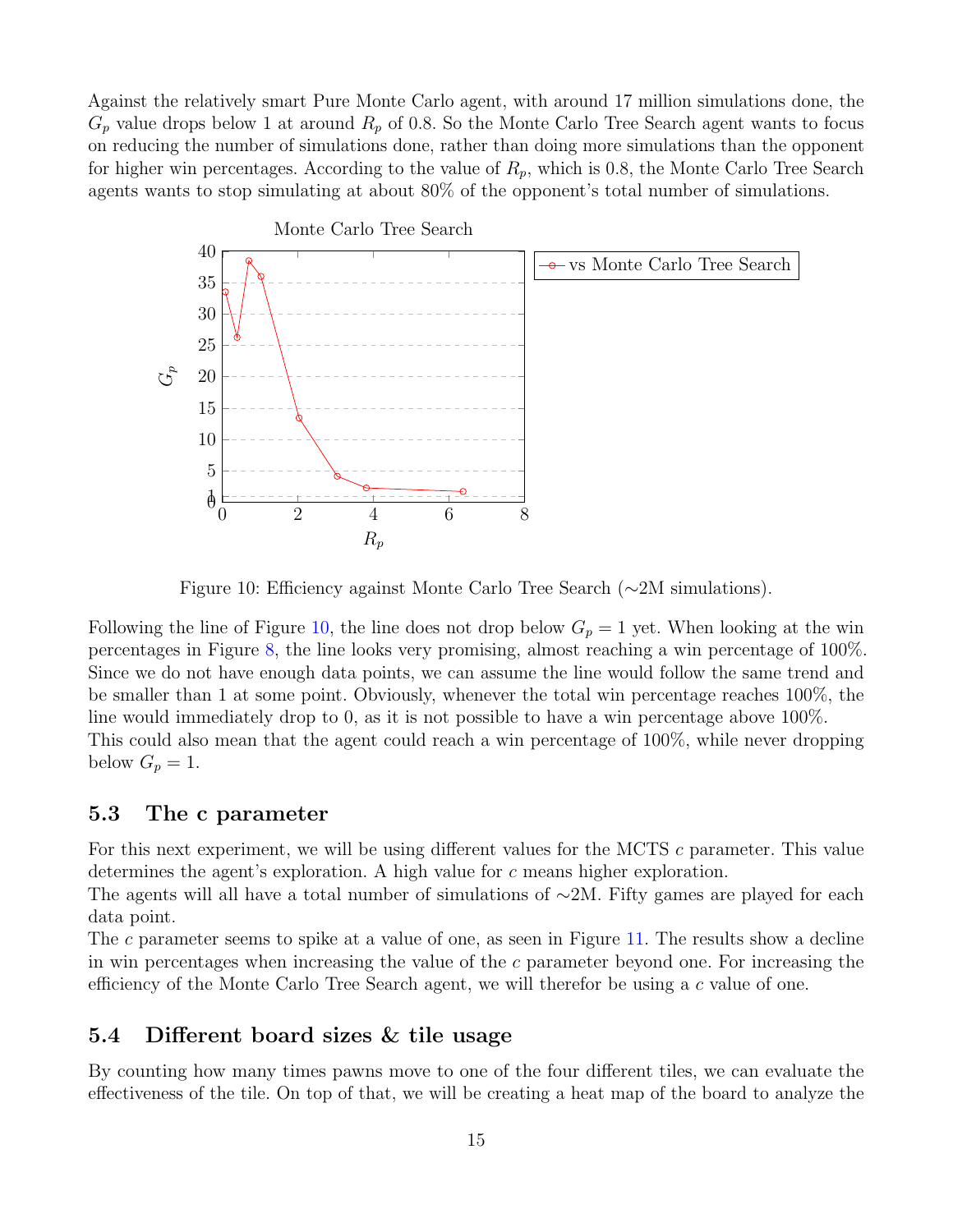

<span id="page-17-1"></span>Figure 11: Win percentages with varying c values.

strategies the agents use. In order to create a heat map, we will have to make the tiles on the board static. The board will be created randomly and will not change for the duration of the experiment, which is fifty games. The Pure Monte Carlo agent will be playing as the white player, against the Monte Carlo Tree Search agent, with the optimized  $c$  parameter, as the black player. The tile usage is counted for both of the agents. Sections [5.1](#page-11-1) and [5.2](#page-14-0) had shown that the white and black players both have equal chance of winning.

In Table [2](#page-18-0) we can see distribution of the usage of the different tiles. The counts of tile usage are the sum of all fifty games. The score does not reflect the actual performance of the agents correctly, because the agents have not the same number of allocated resources, for example: for the  $12 \times 12$  board, the win percentage for both agents is 50%. However, when comparing the number of simulations done, the Pure Monte Carlo had double the number of simulations than the Monte Carlo Tree Search agent.

For this experiment we are more interested in the strategies played by the two Monte Carlo agents. As seen in the table, all four tiles are played relatively equal. Even though the differences in usage is very slim, both agents prefer to play king and rook pawns, over bishop and knight pawns.

#### <span id="page-17-0"></span>5.5 Heatmaps

In the case of Katarenga, each new game randomizes the tiles on the board. Randomizing the board makes every new game unique and every new game requires different strategies. As such, creating a heatmap does not contribute much. This would only result in many different strategies crammed into one heatmap. So we use a fixed board.

#### The board

For experimenting purposes, we let the Monte Carlo Tree Search and the Pure Monte Carlo play fifty games against each other, with a fixed board. This fixed board is generated randomly and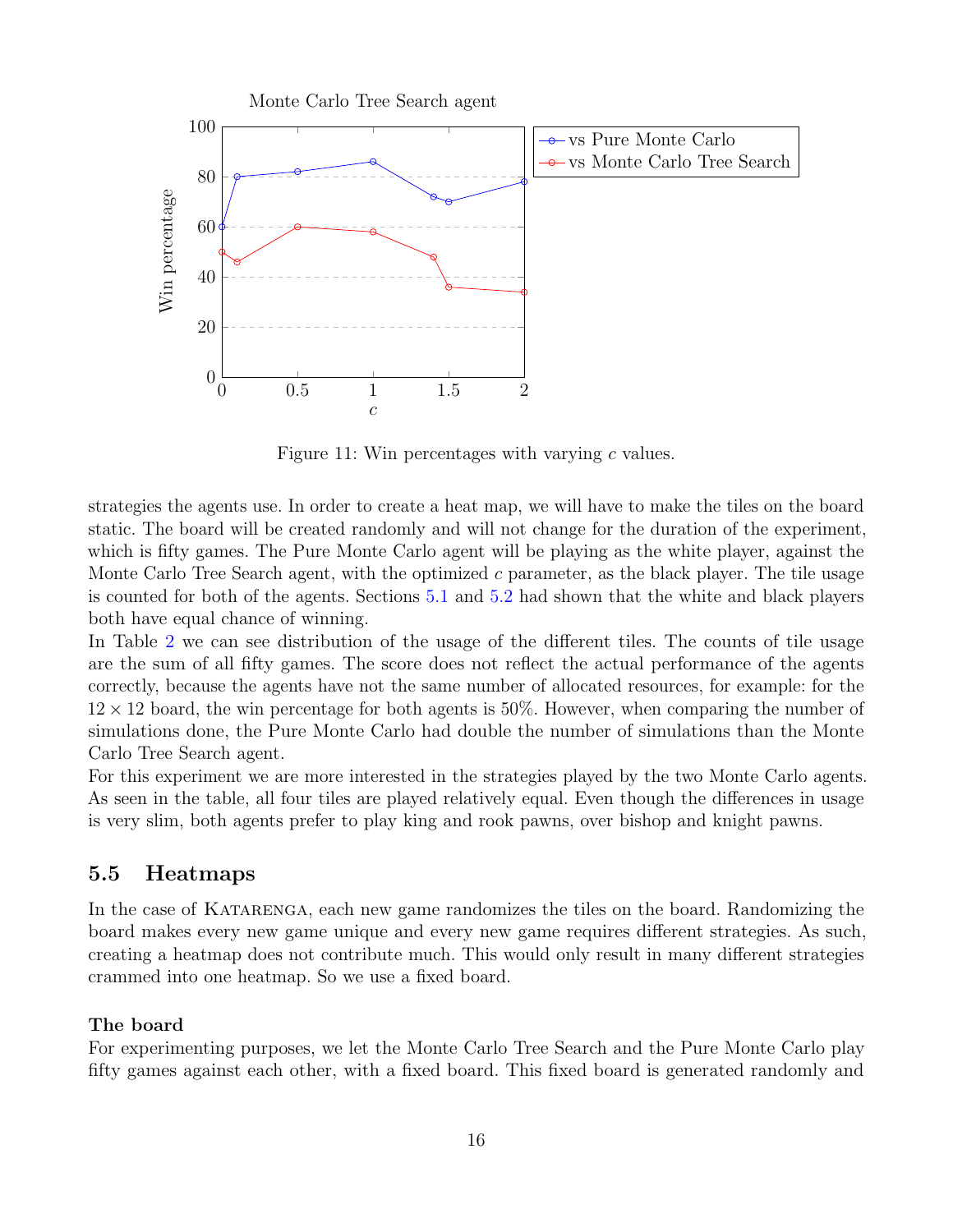| Tile usages              |                |      |      |               |        |                   |  |
|--------------------------|----------------|------|------|---------------|--------|-------------------|--|
| AI Agents                | Board          | King | Rook | <b>Bishop</b> | Knight | W/L/D             |  |
| Pure MC<br><b>VS</b>     | $4 \times 4$   | 64   | 40   | 49            | 38     | 10/40/0           |  |
| <b>MCTS</b>              |                |      |      |               |        |                   |  |
| Pure MC vs               | $6 \times 6$   | 138  | 149  | 169           | 139    | 8/42/0            |  |
| <b>MCTS</b>              |                |      |      |               |        |                   |  |
| Pure MC<br><b>VS</b>     | $8 \times 8$   | 380  | 356  | 313           | 286    | $\frac{15}{35/0}$ |  |
| <b>MCTS</b>              |                |      |      |               |        |                   |  |
| Pure MC<br><b>VS</b>     | $10 \times 10$ | 524  | 619  | 616           | 640    | 14/36/0           |  |
| <b>MCTS</b>              |                |      |      |               |        |                   |  |
| Pure MC<br><b>VS</b>     | $12 \times 12$ | 1066 | 1078 | 960           | 947    | 24/26/0           |  |
| <b>MCTS</b>              |                |      |      |               |        |                   |  |
|                          |                |      |      |               |        |                   |  |
| <b>MCTS</b><br><b>VS</b> | $4 \times 4$   | 54   | 52   | 51            | 55     | 40/10/0           |  |
| Pure MC                  |                |      |      |               |        |                   |  |
| <b>MCTS</b><br><b>VS</b> | $6 \times 6$   | 153  | 191  | 132           | 124    | 42/8/0            |  |
| Pure MC                  |                |      |      |               |        |                   |  |
| <b>MCTS</b><br><b>VS</b> | $8 \times 8$   | 338  | 327  | 340           | 335    | 35/15/0           |  |
| Pure MC                  |                |      |      |               |        |                   |  |
| <b>MCTS</b><br><b>VS</b> | $10\times10$   | 616  | 649  | 587           | 555    | 36/14/0           |  |
| Pure MC                  |                |      |      |               |        |                   |  |
| <b>MCTS</b><br><b>VS</b> | $12 \times 12$ | 1019 | 1087 | 1018          | 946    | 26/24/0           |  |
| Pure MC                  |                |      |      |               |        |                   |  |

<span id="page-18-0"></span>Table 2: Tile usage count on different board sizes.

will remain the same for all fifty games. The fixed board is show in Figure [12](#page-18-1) below. The starting position of the pawns are not included in the heatmap, only the moves played by the agents.



<span id="page-18-1"></span>Figure 12: The fixed board used for the heatmaps.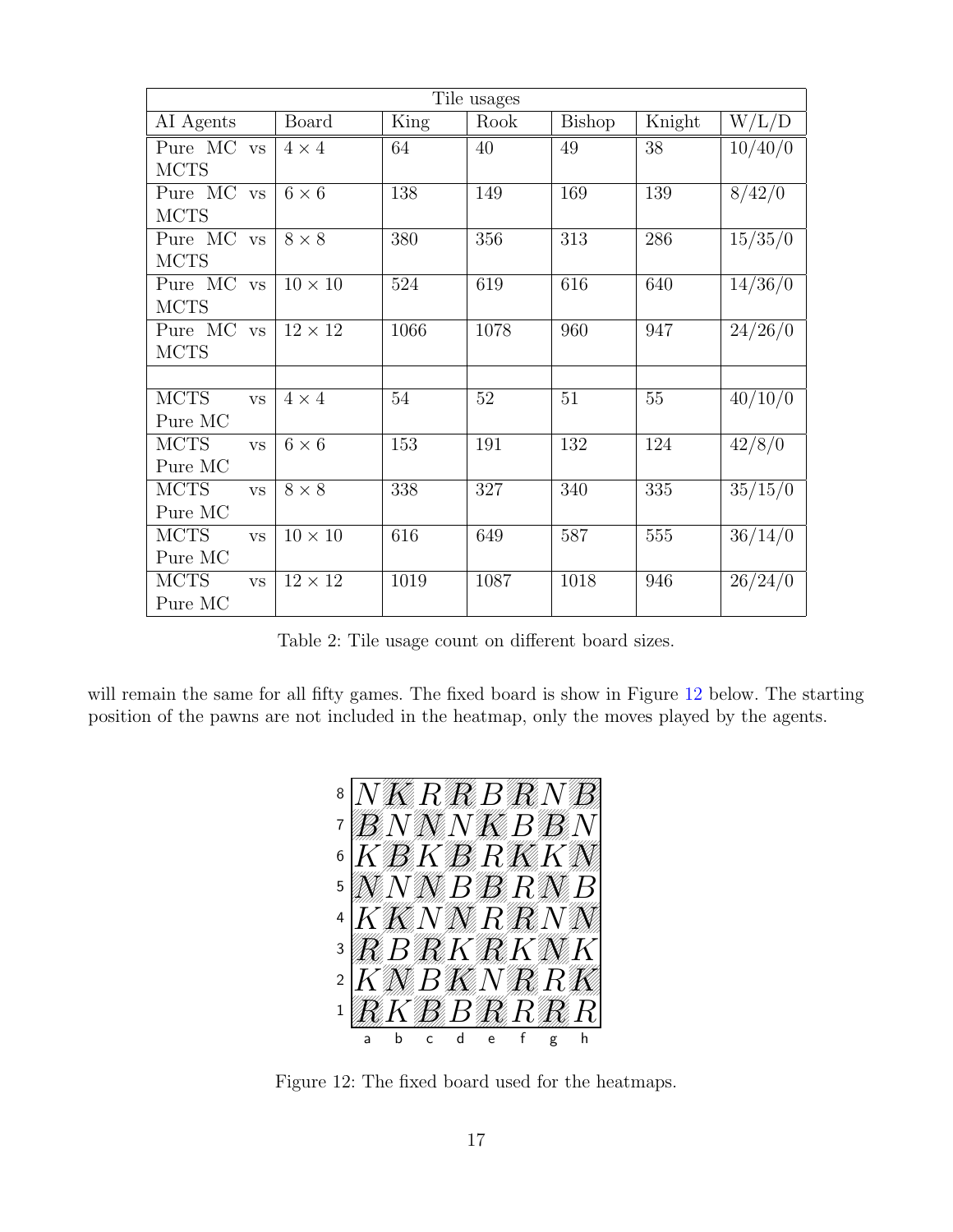#### The two agents as the white player



<span id="page-19-0"></span>Figure 13: Heatmap from fifty games, played by the Pure Monte Carlo agent as white.

|                | Monte Carlo Tree Search agent heatmap |                |    |                |    |    |                |                 |  |            |
|----------------|---------------------------------------|----------------|----|----------------|----|----|----------------|-----------------|--|------------|
| 8              | 15                                    | 14             |    | 12             | 11 | 21 | 15             | 10              |  |            |
| $\overline{7}$ | $\overline{7}$                        | $\overline{9}$ | 11 | $\overline{7}$ | 13 | 8  | $\overline{6}$ | $6\phantom{1}6$ |  |            |
| 6              | 5                                     | 8              | 13 | 10             | 26 | 15 | 8              | 19              |  |            |
| 5              | 21                                    | 12             | 8  | 15             | 32 | 32 | 13             | 8               |  | Tile usage |
| 4              | 42                                    | $\overline{9}$ | 21 | 13             | 42 | 45 | 56             | 23              |  |            |
| 3              | 42                                    | 48             | 21 | 18             | 46 | 35 | 38             | 21              |  |            |
| $\overline{2}$ | 36                                    | 27             | 47 | 25             | 53 | 27 | 33             | 28              |  |            |
| 1              | 14                                    | 16             | 26 | 29             | 23 | 25 | 28             | 22              |  |            |
|                | Α                                     | B              | C  | D              | Е  | F  | G              | н               |  |            |

<span id="page-19-1"></span>Figure 14: Heatmap from fifty games, played by the Monte Carlo Tree Search agent as white.

Both Figure [13](#page-19-0) and Figure [14](#page-19-1) show a similar heatmap. This means both agents had approximately the same strategy as far as the heatmap is concerned. Both agents formed a diagonal defense, or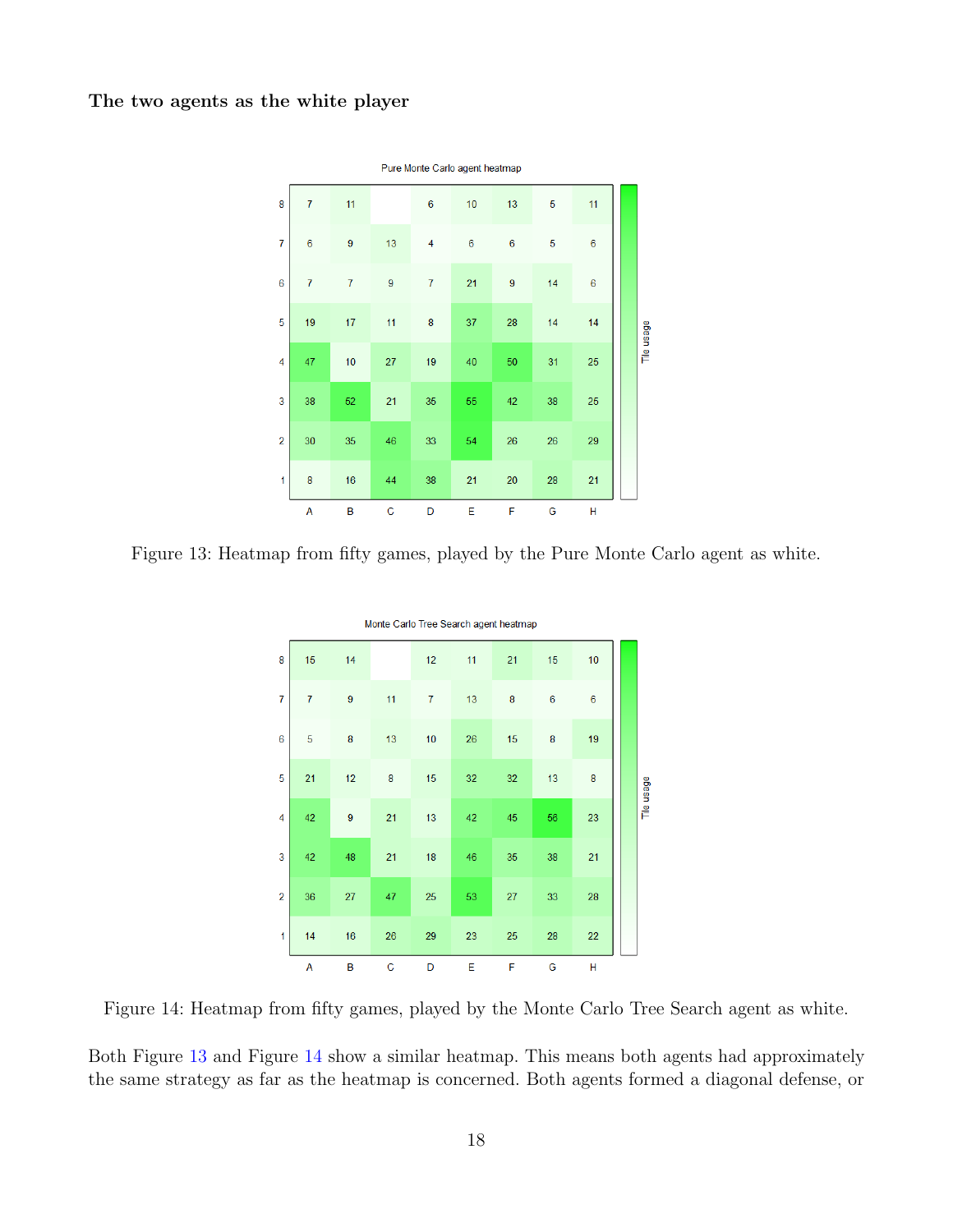a "V" shaped defense, which were connected with multiple pawns to strengthen the defense. For example the two diagonals: D1, C2 and B3 are bishop tiles and E3, E4 and F4 are rook tiles. There is also a tile which has not been visited once by the agents, the C8 tile. The C8 tile is very hard to access, the only way to get to this tile is via the B8 king tile or D8 rook tile. From both the B8 and D8 tile the player can score a point, so there is no reason to move to the C8 tile. When looking at the opponent side of the board, from row five to eight, the most used tiles are the rook, bishop and knight tiles. These tiles can move multiple tiles in a direction which allows the pawns to attack from a distance. The further the pawn is from the player's side of the board, the easier it is for the opponent to capture that pawn, because it is harder to defend a pawn when there are more enemy pawns than allied pawns in the area. On the other hand, when looking at the player's side of the board, the king tile is much more commonly used while the knight tile is used less.

So the rook and bishop tiles are excellent for attacking and defending, while the knight tile is better at attacking and the king tile is better at defending.

|                | Pure Monte Carlo agent Heatmap |                  |    |    |    |    |    |                |  |       |
|----------------|--------------------------------|------------------|----|----|----|----|----|----------------|--|-------|
| 8              | 21                             | 30               | 24 | 28 | 51 | 25 | 22 | 5              |  |       |
| $\overline{7}$ | 35                             | 47               | 66 | 45 | 29 | 55 | 31 | 1              |  |       |
| 6              | 17                             | 50               | 37 | 35 | 43 | 55 | 28 | 31             |  |       |
| 5              | 27                             | 38               | 51 | 33 | 52 | 37 | 12 | 20             |  | Score |
| $\overline{4}$ | 8                              | $\overline{4}$   | 14 | 30 | 20 | 12 | 13 | 1              |  |       |
| 3              | 15                             | 23               | 16 | 12 | 13 | 16 | 13 | $\overline{2}$ |  |       |
| $\overline{2}$ | 13                             | 4                | 11 | 7  | 9  | 4  | 6  | 5              |  |       |
| 1              | 9                              | $\boldsymbol{6}$ | 3  | 6  | 5  | 6  | 3  | $\overline{7}$ |  |       |
|                | A                              | в                | C  | D  | Е  | F  | G  | н              |  |       |

#### The two agents as the black player

<span id="page-20-1"></span>Figure 15: Heatmap from fifty games, played by the Pure Monte Carlo agent as black.

Again, the two Monte Carlo agents have a pretty similar heatmap, as seen in Figure [15](#page-20-1) and Figure [16.](#page-21-0) The agents are focusing their pawns more to the middle of the board. The knight and bishop tiles are very frequently used. One thing to point out is that the top half of the board, the black player's side, only has very few rook tiles, which might be the reason the agents are not utilizing the rook tile, like the white side agents.

#### <span id="page-20-0"></span>5.6 Depth of play-outs

In order to create an efficient agent, the agent must try to win in as few turns as possible. For the previous experiments, winning in five turns and fifty turns received the same score, so it was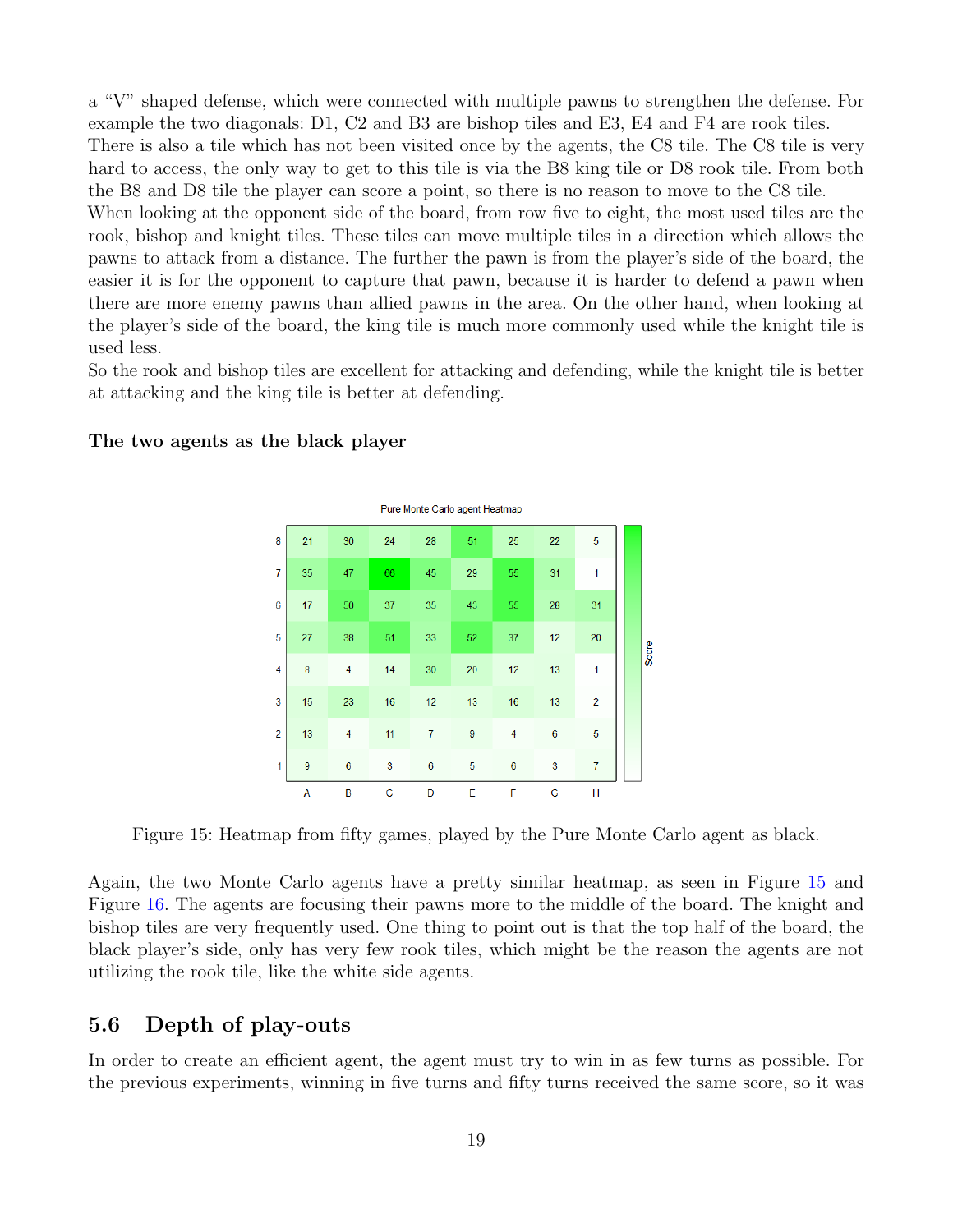

<span id="page-21-0"></span>Figure 16: Heatmap from fifty games, played by the Monte Carlo Tree Search agent as black.

considered that both games were equally good. In order to save time, the agent must choose to win in fewer turns.

This is done by tracking the depth of the play-outs. After the play-out is done, the depth will be added as a penalty for the score. Which means that the bigger the depth of the play-out is, the bigger penalty the score will receive. The depth of the play-out is donated by D. The formulas for giving penalties are:

#### The Pure Monte Carlo agent

- Loss:  $-100 D$
- Draw:  $-D$
- Win:  $100 D$

#### The Monte Carlo Tree Search agent

• UCT Score:  $w_i/n_i + c\sqrt{\ln{(N_i)}/n_i} - (D/300)$ 

In this experiment, we let the two agents play against themselves. The first time without taking the depth of the play-outs into account and the second time with the depth of the play-outs included. Each match consists of one hundred games.

The results of including the depth of the play-outs is shown in Table [3.](#page-22-1) For the Pure Monte Carlo agent, the inclusion of the depth of the play-outs significantly increased the win percentage of the agent. By looking at some more statistics, the Pure Monte Carlo agent with the depth of play-outs included moved the knight tile the most and the king tile least (K:381, R:465, B:449 and N:526). The Pure Monte Carlo agent without the inclusion of the depth of the play-outs had a very balanced distribution of the tile usage (K:466, R:466, B:457, N:436).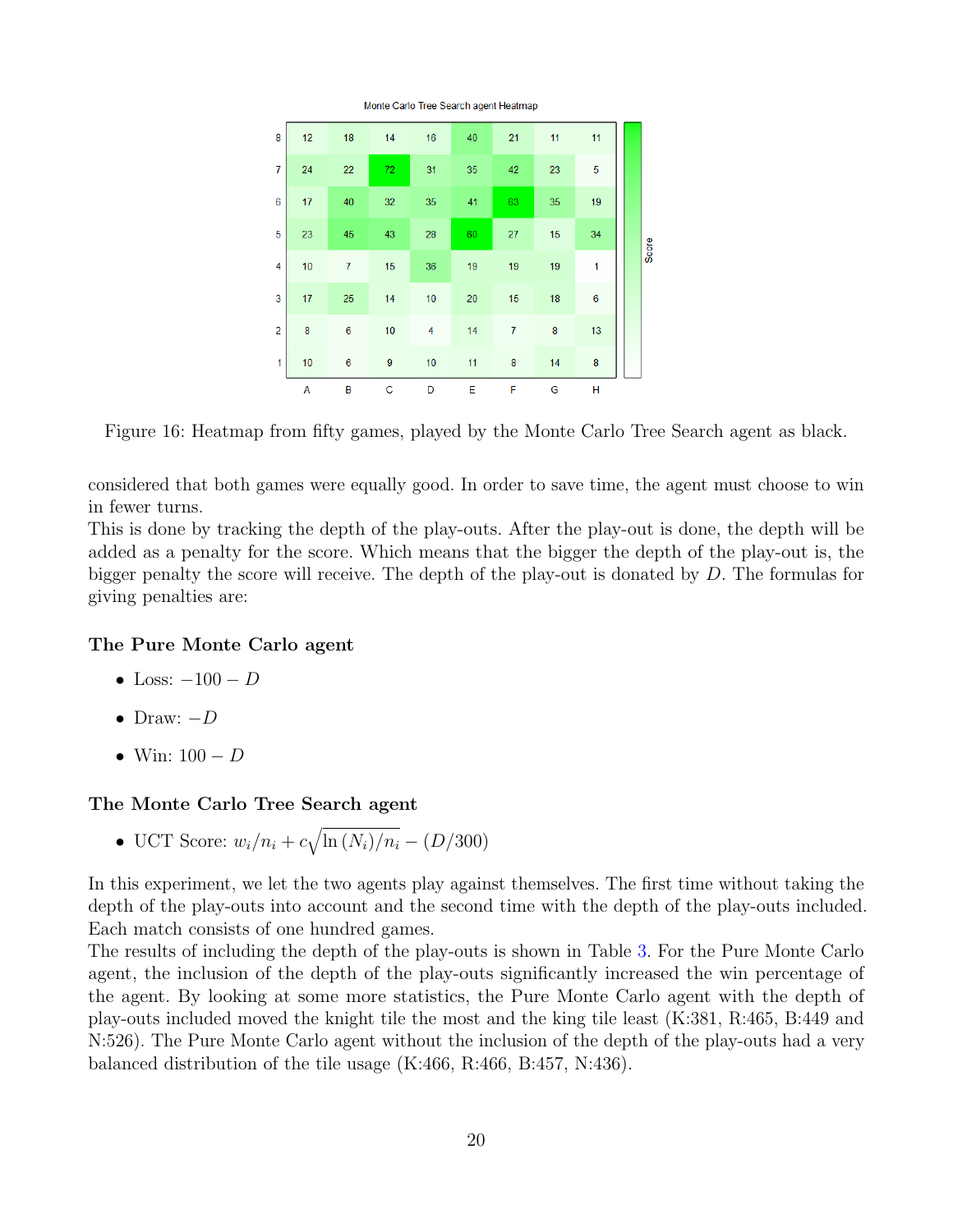| Depth of play-outs |           |                  |                  |  |  |  |
|--------------------|-----------|------------------|------------------|--|--|--|
| AI Agents          |           | Include depth of | Score            |  |  |  |
|                    |           | play-outs        |                  |  |  |  |
| Pure MC vs         |           | N <sub>o</sub>   | 48/52/0          |  |  |  |
| Pure MC            |           |                  |                  |  |  |  |
| Pure MC vs         |           | Yes              | $\sqrt{71}/29/0$ |  |  |  |
| Pure MC            |           |                  |                  |  |  |  |
|                    |           |                  |                  |  |  |  |
| <b>MCTS</b>        | <b>VS</b> | N <sub>0</sub>   | 49/51/0          |  |  |  |
| <b>MCTS</b>        |           |                  |                  |  |  |  |
| <b>MCTS</b>        | <b>VS</b> | Yes              | 19/81/0          |  |  |  |
| <b>MCTS</b>        |           |                  |                  |  |  |  |

<span id="page-22-1"></span>Table 3: The two Monte Carlo agents with and without depth of play-outs.

On the other hand, the Monte Carlo Tree Search agent with the inclusion of the depth of the play-outs, significantly decreases the win percentage of the white playing agent. Looking at further statistics, both Monte Carlo Tree Search agents have very similar tile usages. The addition of the depth of the play-outs to the Monte Carlo Tree Search agent, made the agent lose performance. In the case of the Monte Carlo Tree Search agent, the depth of play-outs punishes exploitation. Exploitation wants to build further upon nodes which have a high win ratio, while each time increasing the node's depth. So nodes with high win ratio get punished more than nodes with smaller win ratio's. This also increases the exploration of the game tree, as nodes who have been visited a low number of times have a smaller depth and thus receives a smaller penalty. So the depth of the play-outs conflict with the exploitation and exploration part of the UCT score.

### <span id="page-22-0"></span>5.7 Beneficial boards

Finally, we will examine if there are beneficial boards. Beneficial board are board layouts which give one of the players an advantage over the other player. We will conduct two different experiments on an  $8 \times 8$  board.

#### First experiment

The first experiment is to generate a board layout, and keep this layout for fifty games. We let two equal agents play on this board and see if one of the players wins more often. This will be done on one not-fixed random board and three different fixed board layouts.

The experiment begins with a playing fifty games on fifty different layouts of the board, to compare the results with. This is followed by selecting three randomly chosen layouts of the board and letting the agents play fifty games on each fixed board.

We can see some differences in the scores of the game, as seen in Table [4,](#page-23-0) however these results alone are not enough to conclude if beneficial boards exists. The samples are not big enough and it is still based on random sampling, so the results could also be the result of chance.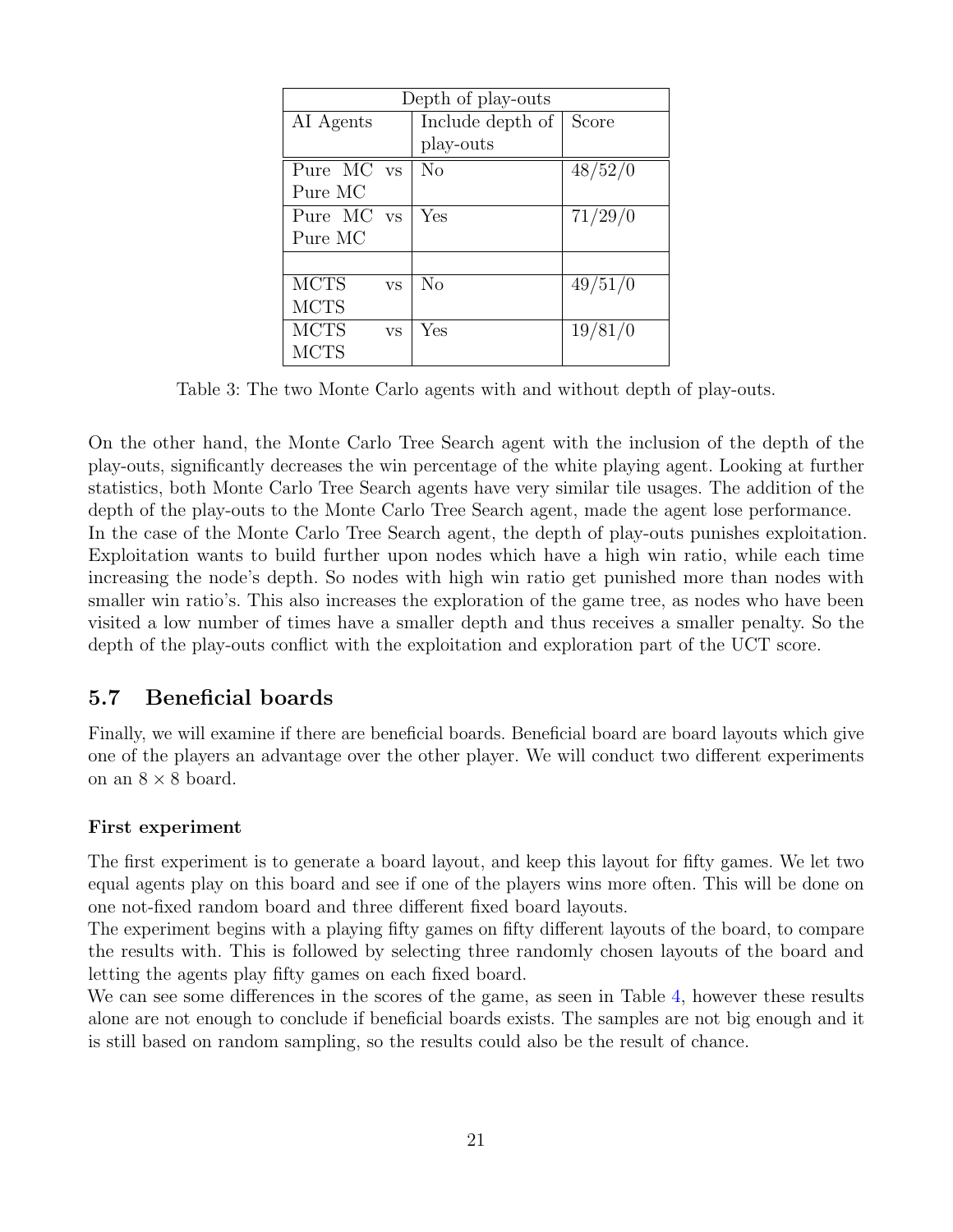| Beneficial layout first experiment |                  |                     |  |  |  |  |
|------------------------------------|------------------|---------------------|--|--|--|--|
| AI Agents                          | Randomized       | Score               |  |  |  |  |
|                                    | board            |                     |  |  |  |  |
| Pure MC vs                         | Yes              | 25/25/0             |  |  |  |  |
| Pure MC                            |                  |                     |  |  |  |  |
| Pure MC vs                         | N <sub>0</sub>   | 29/21/0             |  |  |  |  |
| Pure MC                            |                  |                     |  |  |  |  |
| Pure MC vs                         | $\rm N_{\Omega}$ | $\sqrt{25}/25/0$    |  |  |  |  |
| Pure MC                            |                  |                     |  |  |  |  |
| Pure MC vs                         | $\rm N_{\Omega}$ | $\frac{1}{2}3/27/0$ |  |  |  |  |
| Pure MC                            |                  |                     |  |  |  |  |

<span id="page-23-0"></span>Table 4: Fifty games on the same board.

#### Second experiment

For the second experiment, we will split the board in half, one being the white player's side of the board and the other the black player's side of the board.

The black player's side of the board will remain like the usual, being randomized every game. The white player's side of the board, on the other hand, will consist of only one type of tile. We will start by only king tiles, followed by the rook, bishop and finally the knight tile. Again, both agents will be the same, so they should be equally smart.

| Beneficial board second experiment |                   |         |  |  |  |
|------------------------------------|-------------------|---------|--|--|--|
| AI Agents                          | White player's    | Score   |  |  |  |
|                                    | side of the board |         |  |  |  |
| Pure MC vs                         | Random            | 25/25/0 |  |  |  |
| Pure MC                            |                   |         |  |  |  |
| Pure MC vs                         | K                 | 32/18/0 |  |  |  |
| Pure MC                            |                   |         |  |  |  |
| Pure MC vs                         | R                 | 24/26/0 |  |  |  |
| Pure MC                            |                   |         |  |  |  |
| Pure MC vs                         | B                 | 24/26/0 |  |  |  |
| Pure MC                            |                   |         |  |  |  |
| Pure MC vs                         | N                 | 27/23/0 |  |  |  |
| Pure MC                            |                   |         |  |  |  |

<span id="page-23-1"></span>Table 5: Fifty games with different layouts for each half of the board.

The final results are shown in Table [5.](#page-23-1) The only board layout which stands out is the white player's side of the board filled with only king tiles. We have seen in Section [5.5](#page-17-0) that the king tile is good for defending. When filling the player's own side of the board with good defending pawns, it is very hard for the opponent to capture points or pawns. Although the average turns for a single game doubled, from approximately forty to approximately one hundred, we can see that beneficial boards do exist.

As for the other tiles, the results remained balanced at about 50%.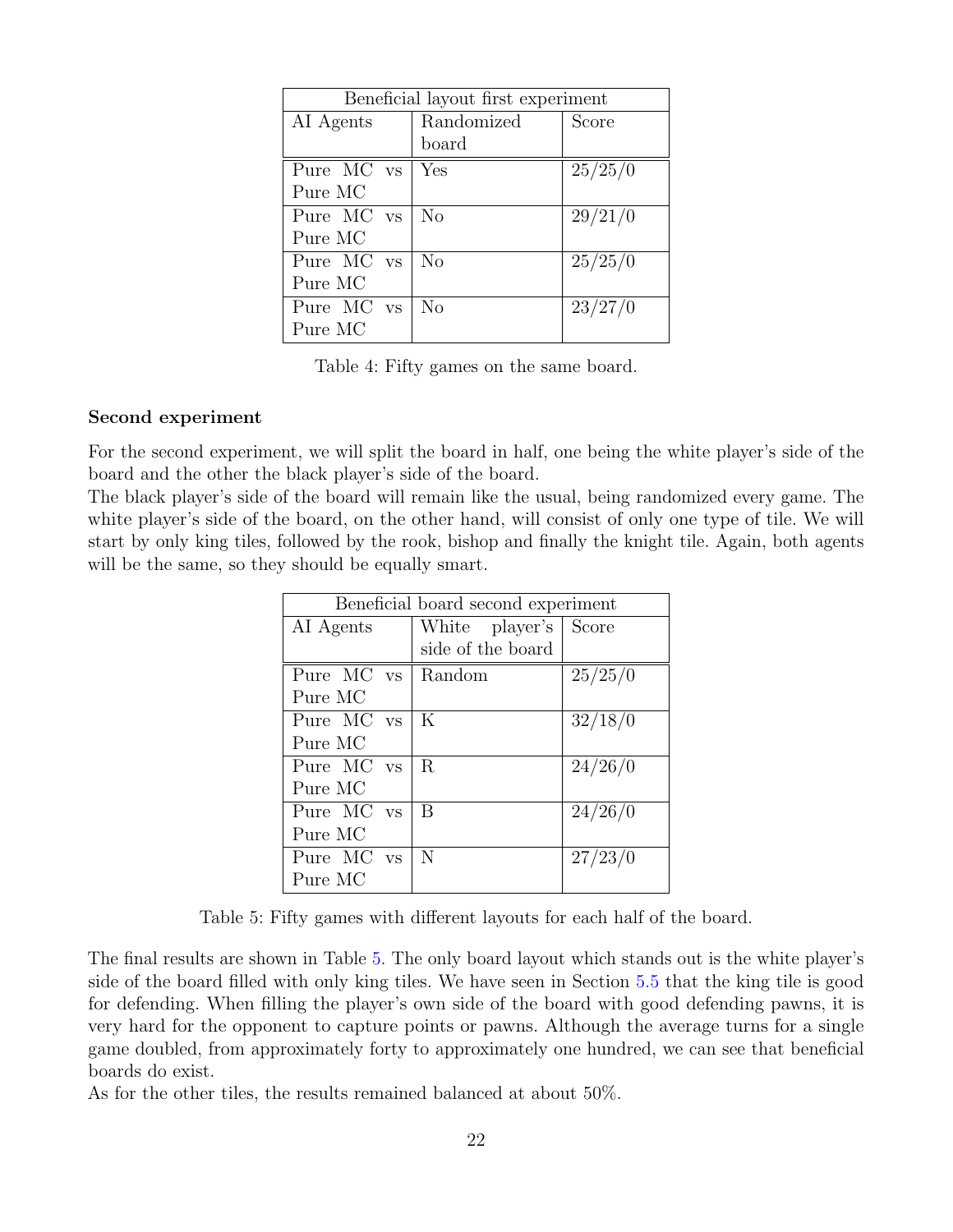### <span id="page-24-0"></span>5.8 Final test

To conclude, the final experiment is to let the two agents play against each other for one last time. This time, both agents have been optimized with the knowledge gained from previous experiments. The first hundred games will be played with the Pure Monte Carlo agent as the white player, against the Monte Carlo Tree Search agents as the black player. The next hundred games the two agents switch from sides.

The Pure Monte Carlo agent has been optimized with the depth of play-outs included and the Monte Carlo Tree Search agent has been optimized with a new c value.

| Optimized Monte Carlo agents final test |                            |              |         |  |  |  |  |  |  |
|-----------------------------------------|----------------------------|--------------|---------|--|--|--|--|--|--|
| AI Agents                               | Simulations<br>Simulations |              | Score   |  |  |  |  |  |  |
|                                         | player White               | player Black |         |  |  |  |  |  |  |
| Pure MC $vs$ 2.4M                       |                            | 3.0M         | 50/50/0 |  |  |  |  |  |  |
| <b>MCTS</b>                             |                            |              |         |  |  |  |  |  |  |
| <b>MCTS</b><br><b>VS</b>                | 2.9M                       | 3.0M         | 55/45/0 |  |  |  |  |  |  |
| Pure MC                                 |                            |              |         |  |  |  |  |  |  |

<span id="page-24-2"></span>Table 6: The Monte Carlo agents playing against each other, as player White and player Black.

In Table [6](#page-24-2) the results of the final experiment is shown. We see that the Pure Monte Carlo agent has improved quite well and is able to even out the score when playing with as the white player. The agents seem the be approximately equally smart with the changes, with the Pure Monte Carlo agents as the most improved agent.

# <span id="page-24-1"></span>6 Conclusion and further research

We examined the Pure Monte Carlo and the Monte Carlo Tree Search agents for the board game KATARENGA. We quickly found out that both agents perform significantly better than the random agent, as both agents have never lost a single game against the random agent.

The first few experiments showed that the Monte Carlo Tree Search agent performed better than the Pure Monte Carlo agent. We experimented with different numbers of simulations done and played games on many different board sizes, in which the Monte Carlo Tree Search agent won more often.

By analyzing the results for both agents, the Monte Carlo Tree Search agent barely had improvements to make. The algorithm is already efficient and the only optimization we could find is to change to make. The algorithm is already e<br>the *c* parameter value from  $\sqrt{2}$  to 1.

The Pure Monte Carlo agent, on the other hand, has improved significantly by changing the score values and adding the depth of the play-outs as an extra factor for the score. These changes to the Pure Monte Carlo agent made it even catch up with the Monte Carlo Tree Search agent. Playing one hundred games twice, first as the white player and secondly as the black player, the outcome was fairly similar. The agents performed quite equally.

In the future, we would like to add a secondary score evaluation system to both the agents. This system would evaluate every game state and give a score based on a couple of simple parameters.